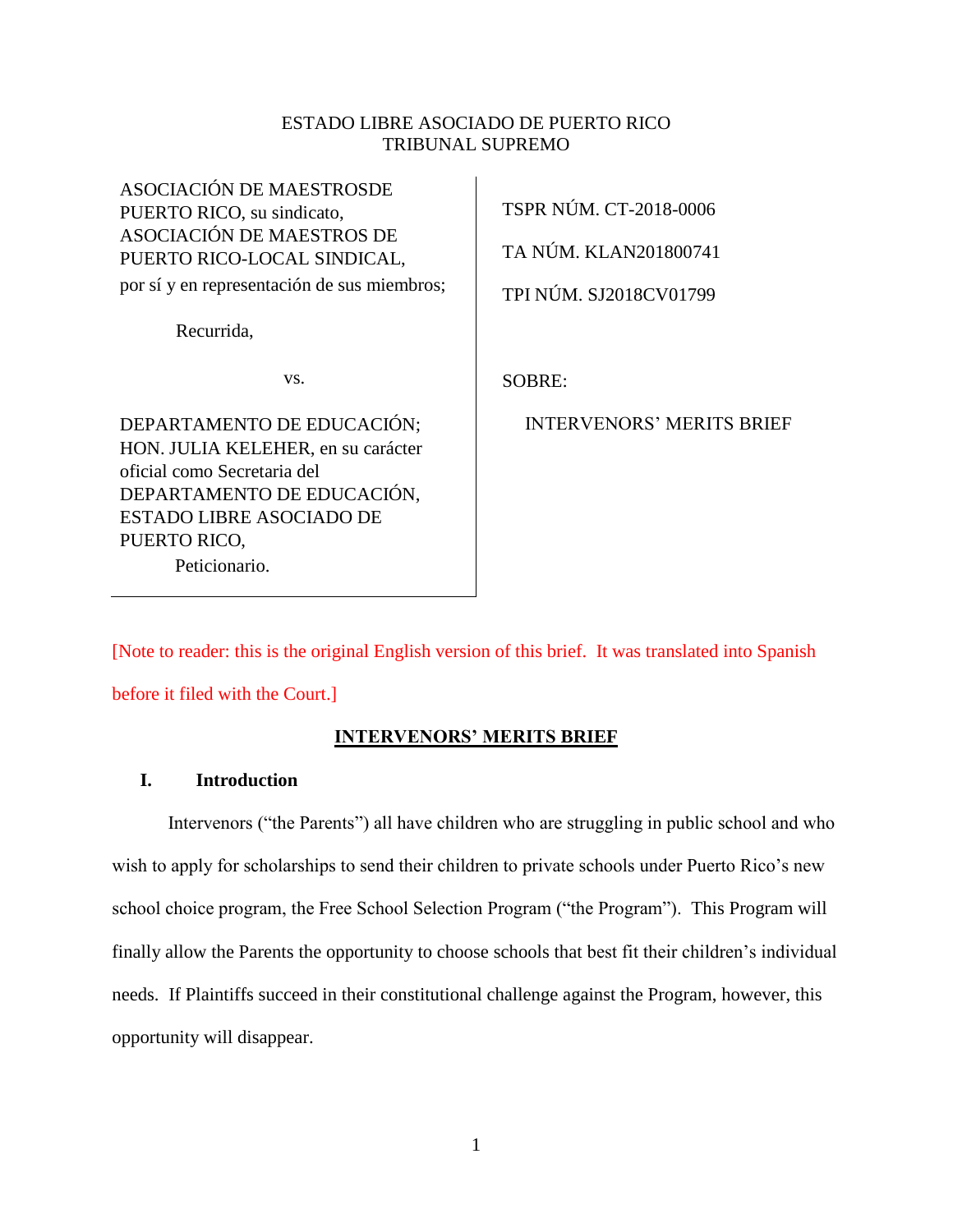Plaintiffs allege that the Program violates the fourth clause of Article II, Section 5 of the Puerto Rico Constitution ("the Support Clause") because it provides "support" to private schools. But as the Parents show below, the Program supports families, not schools. The trial court, however, was bound by this Court's decision in *Asociación de Maestros de Puerto Rico v. Torres,* 137 D.P.R. 528, 548 (1994) ("*Maestros*"), which declared that a similar scholarship program violated this clause. Accordingly, the trial court declared the Program unconstitutional on July 6.

This Court should overturn *Maestros* for five reasons. First, a plain reading of the Support Clause shows that the Program does not provide "support" to private schools. Instead, the Program supports only needy families. Second, this conclusion is consistent with the historical evidence. During the 1951-1952 Constitutional Convention, the delegates repeatedly stated that school scholarships for both children and college students were currently operating and should continue to be permitted.

Third, significant changes in the legal landscape have made the *Maestros* decision outdated. In the last 24 years, about 20 courts—including the U.S. Supreme Court—have upheld the constitutionality of school choice programs. Several of these decisions directly undercut the central premise in *Maestros*, holding that school choice does not provide "support" or "aid" to private schools, but instead only aids children. These decisions include those interpreting Illinois' Support Clause—the model for Puerto Rico's clause.

Fourth, interpreting Puerto Rico's Support Clause to prohibit the Program triggers grave concerns under the Federal Constitution. Last year, the U.S. Supreme Court strongly implied that restricting school choice programs to prevent aid to religious-school students was unconstitutional under the Free Exercise Clause. *See Trinity Lutheran Church of Columbia, Inc.*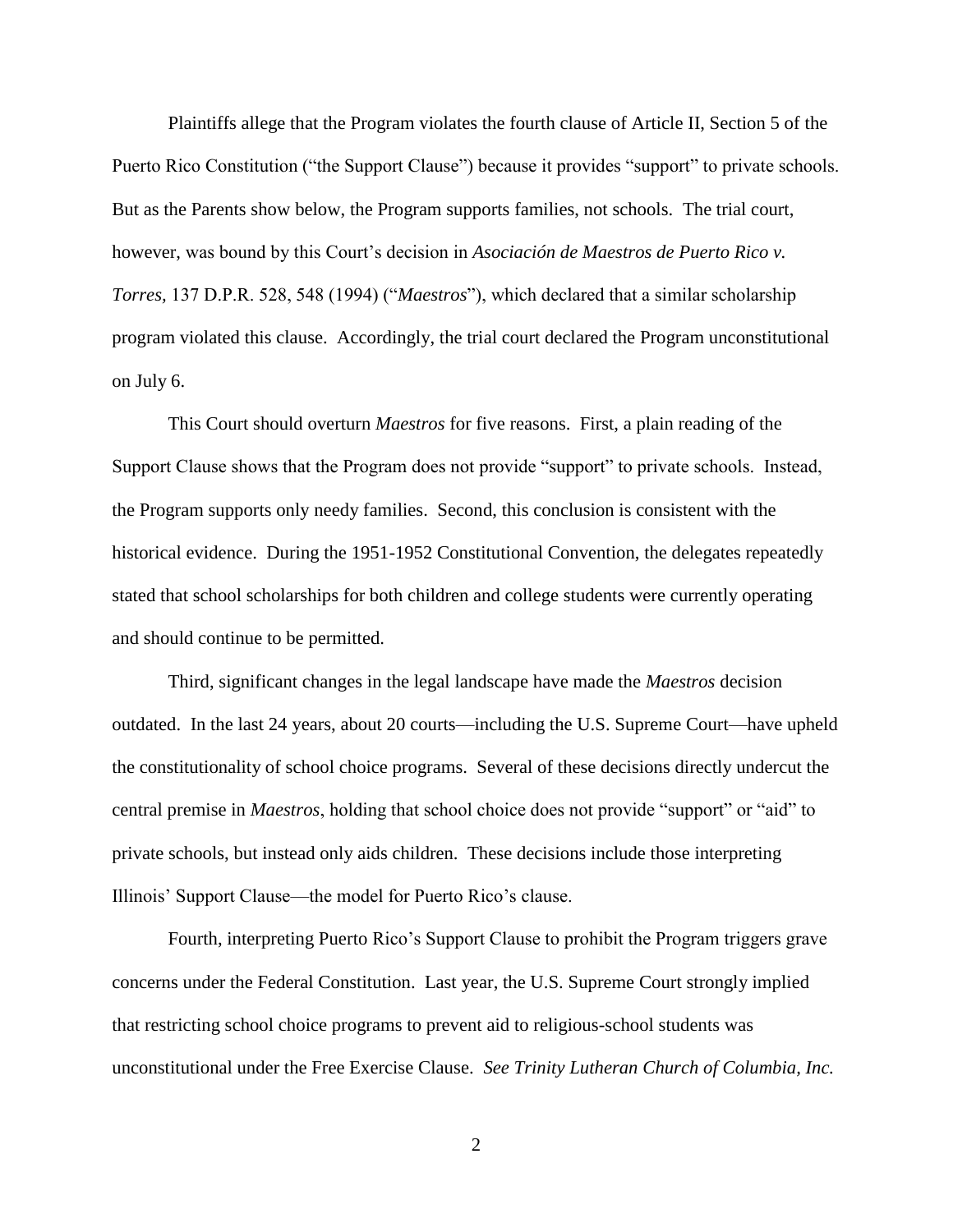*v. Comer*, 137 S. Ct. 2012 (2017). Although Puerto Rico's Clause is not limited to religious schools, the delegates' discussions show religious considerations motivated them to adopt it. Applying the Clause to invalidate the Program would thus raise the same Free Exercise concerns as *Trinity Lutheran*.

Finally, the current crisis in Puerto Rico's education system emphasizes that the Program would help desperate families, not schools. The public schools are suffering from a depressed economy, decreasing population, dismal test scores, violence, and most recently, Hurricanes Irma and Maria. The Parents, and thousands of other families like them, have become increasingly frustrated and hopeless, feeling their children are being left behind. The Program is necessary to give these children a chance.

The Parents request that this Court overturn *Maestros* and uphold the Program.

#### **II. The Facts**

 $\overline{a}$ 

This section describes the Program, the Parents' desperate need for scholarships, and a brief procedural history of the case.

## **A. The Program**

On March 29, 2018, the Governor signed into law the *Ley de Reforma Educativa de*  Puerto Rico, which created the Program.<sup>1</sup> The Program allows eligible families to apply for scholarships to attend either public schools outside their neighborhood or private schools. Gifted students can also apply for scholarships for university classes and programs. Act, Art. 14.02, 14.04. The Program prioritizes the neediest and most overlooked children in the Commonwealth: (1) low income students, (2) disabled students, (3) students who are adopted, in

 $<sup>1</sup>$  The Education Reform Law also included a new program for charter schools, which the trial</sup> court also largely invalidated. The Parents intervene regarding only the Free School Selection Program.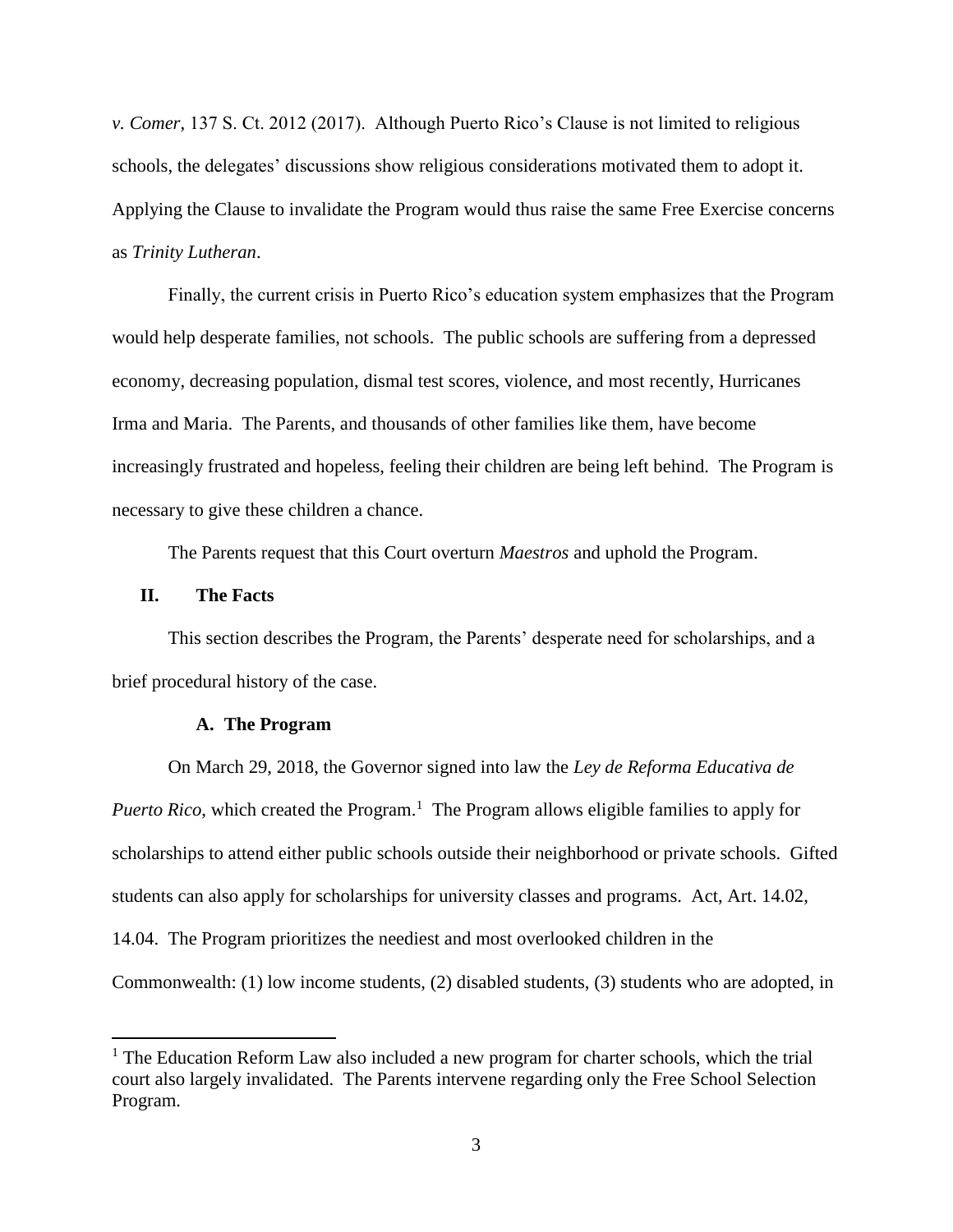shelter homes, or in foster homes, (4) students who have been victims of bullying or sexual harassment, (5) gifted students, and (6) students who are behind in their education. Act, Art. 14.08.

Scholarships are intended to be available starting in the 2019-2020 school year. *See* Act, Art. 16.07. In the first year of the Program, about 9,600 students can qualify (calculated by 3 percent of the Island's total student population). Act, Art. 14.02. In the program's second year, up to five percent of students can qualify. *Id.* Scholarships may not exceed 80 percent of the funds that the Commonwealth currently spends on educating each public school student, Act, Art. 14.01(c), or about \$6,400. The Secretary of Education will appoint the Office of the Program of Free School Selection to administer the Program. Act, Art. 14.01.

Similar school choice programs are already succeeding across the country. Currently, 29 states and the District of Columbia all have school choice scholarship programs. Several states have more than one program, resulting in 65 programs nationwide. Puerto Rican families should be allowed to benefit from these programs as well.<sup>2</sup>

### **B. The Parents**

l

The Parents—Jennifer González Muñoz, Danitza González Carrión, and Jessica Ñeco all have children in public school but wish to apply for scholarships so that they can send their children to a school that better serves their individual needs. Under the Program statute, their children would each be granted priority for scholarships, whether because they are low-income, disabled, a victim of bullying, or gifted.

<sup>2</sup> *See, e.g.*, EdChoice, School Choice in America Dashboard, [https://www.edchoice.org/school](https://www.edchoice.org/school-choice/school-choice-in-america/)[choice/school-choice-in-america/](https://www.edchoice.org/school-choice/school-choice-in-america/) (listing all the school choice programs). Public dollars fund thirty-three of these programs, like the Program here. The rest of the programs involve private dollars that receive tax credits or tax deductions. *Id*.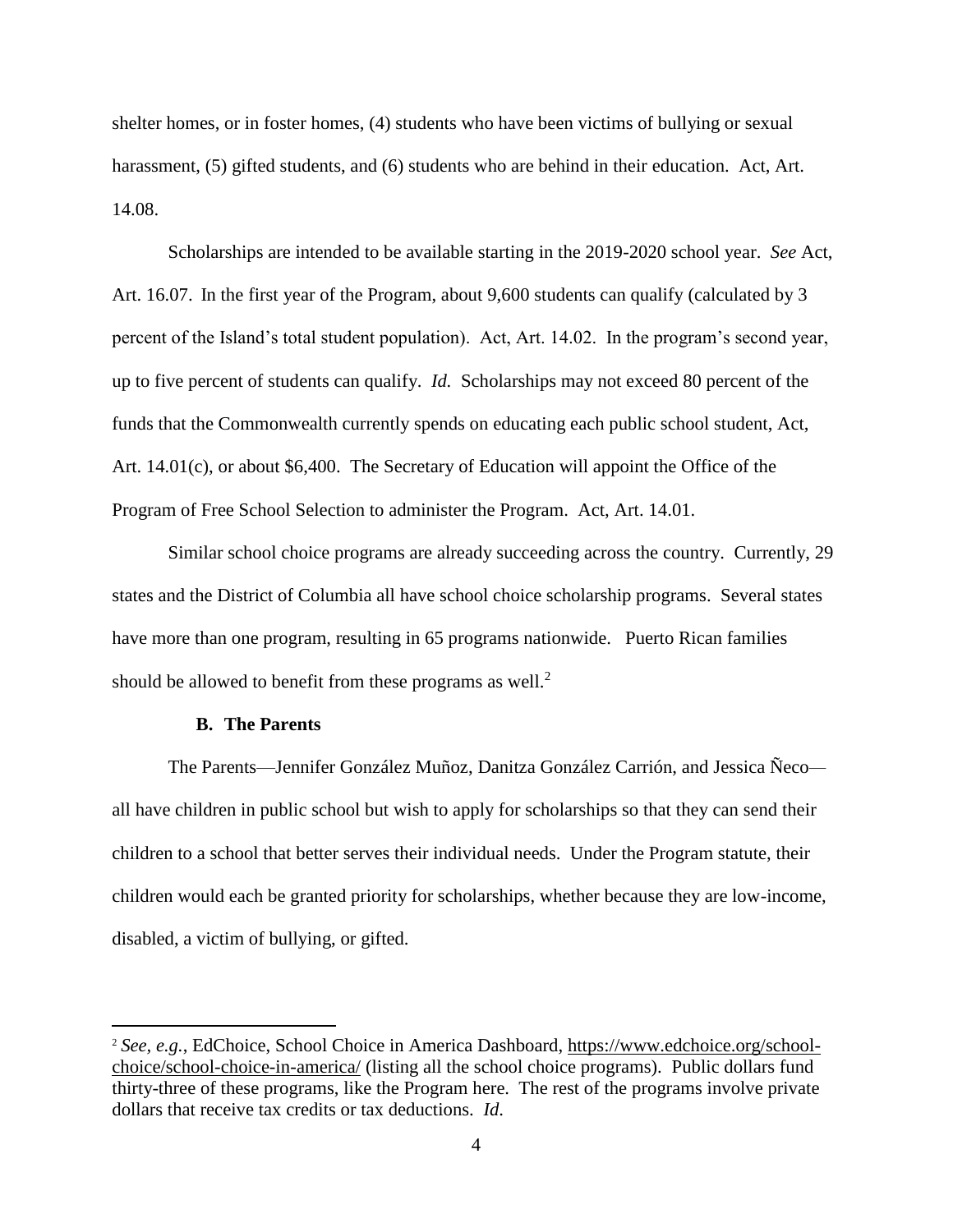Jennifer González Muñoz is a low-income mother with two young sons. Her oldest, Jacob, is six years old and suffers from a speech disability, as well as persistent and violent bullying from his classmates. Although Jennifer has repeatedly asked his school to both treat his disability and stop the bullying, nothing has been done. Jacob now dreads to go to school. Jennifer desperately wants to send her sons to private school, but cannot afford it with her job making sandwiches in a café and her husband's job as a delivery driver. They plan to apply for Program scholarships as soon as they are available.

Danitza González Carrión is a low-income mother with three children, ages 7, 9, and 13. Danitza fears her children are not receiving a good education at their neighborhood public school, which is sometimes violent and often closes early or for the entire day with little or no excuse. Danitza also feels her three children are not getting the individualized attention that they need. For instance, her 13-year old son has been held back the last two years, and she wishes that that his school had been more attentive to him and more communicative with her about his difficulties. Danitza wants better opportunities for her youngest two children.

Danitza especially has high hopes for her 7-year old daughter, Daniela Sofía, who has a 4.0 grade-point average and loves to learn. But although her daughter has a special passion for learning English, her school provides little instruction in English and Danitza cannot help her at home, as she does not speak English herself. Danitza wants to apply for scholarships to send her two youngest children to a nearby bilingual private school, which she believes will provide them the opportunity to have a promising future and good jobs.

Jessica Neco has a 14-year old daughter, Saadia, who is gifted and is entering the  $11<sup>th</sup>$ grade. Although Saadia attends a residential magnet school, Jessica is frustrated that the school is not challenging enough. Jessica also believes that school administrators have discriminated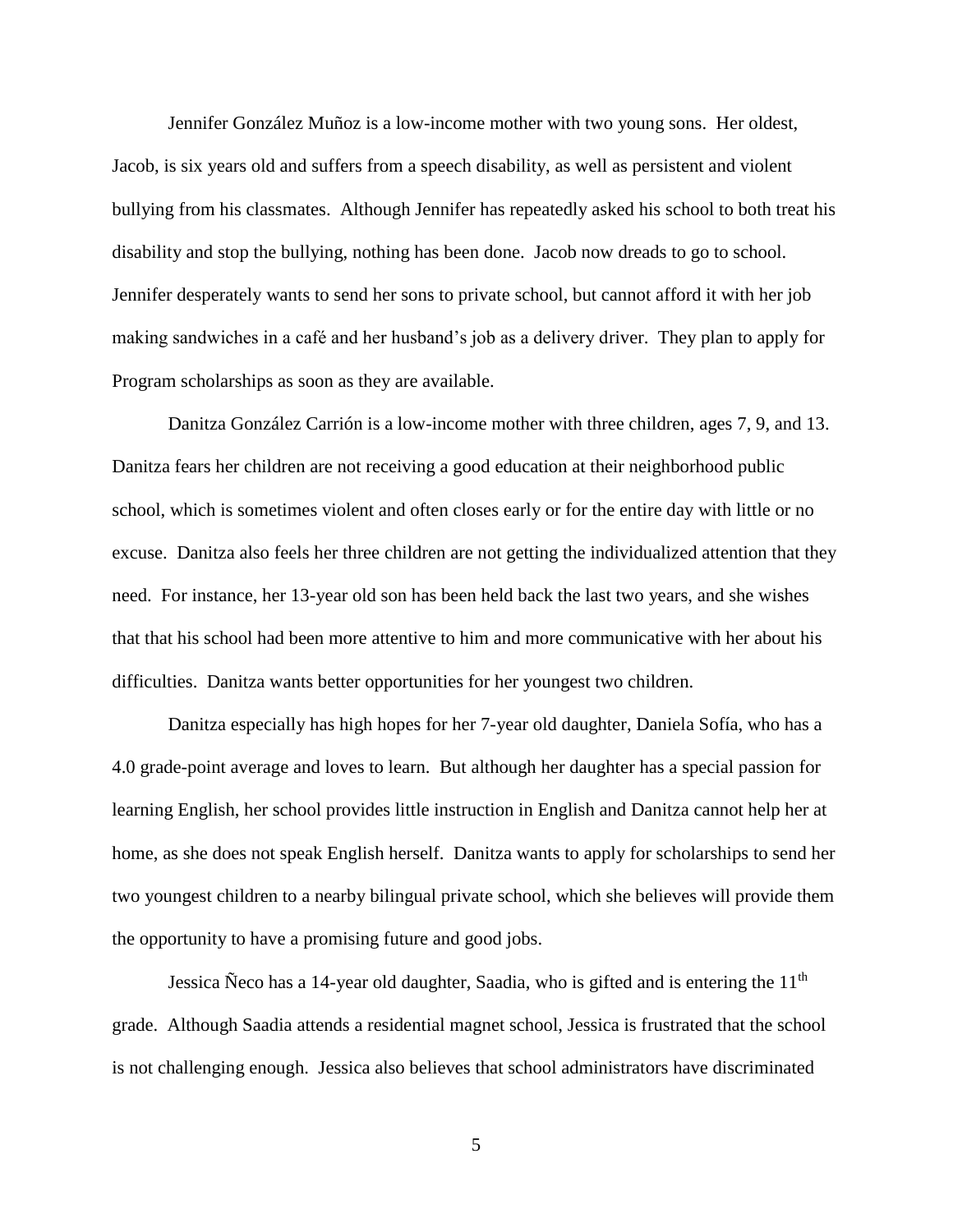against Saadia for her families' political beliefs. Jessica wants the opportunity to apply for a scholarship either to send Saadia to a private school or to enroll her in university classes and programs to supplement her education.

The Parents wish to defend the Program not only for their own children, but for the thousands of other children in Puerto Rico who suffer similar circumstances.

### **C. Procedural History**

Plaintiffs filed their complaint for declaratory relief on April 3. The Parents moved to intervene on May 31. The Commonwealth then moved to dismiss the complaint and the Parents moved for judgment on the pleadings. On July 6, after argument on the motions, the Court of First Instance granted the Parents' motion to intervene. It also denied the motion to dismiss and motion for judgment on the pleadings.

Holding that it was bound by this Court's decision in *Asociación de Maestros de Puerto Rico v. Torres*, 137 D.P.R. 528 (1994), the court entered judgment for the Plaintiffs and enjoined the program. This Court granted intrajurisdictional certification on July 13, and gave parties until July 20 to file briefs on the merits. The Parents thus make the following arguments.

### **III. Argument**

The Program provides much needed "support" to families, not schools, and this Court should declare it constitutional under the Support Clause. Although *Maestros* came to the contrary conclusion, this Court should overturn *Maestros* for five reasons.

First, school choice programs are constitutional under a plain reading of the Support Clause. Second, the discussions at the Constitutional Convention show that the delegates understood that school scholarships programs were already in place and they intended that such programs, as well as future ones, be permissible. Third, the legal landscape has changed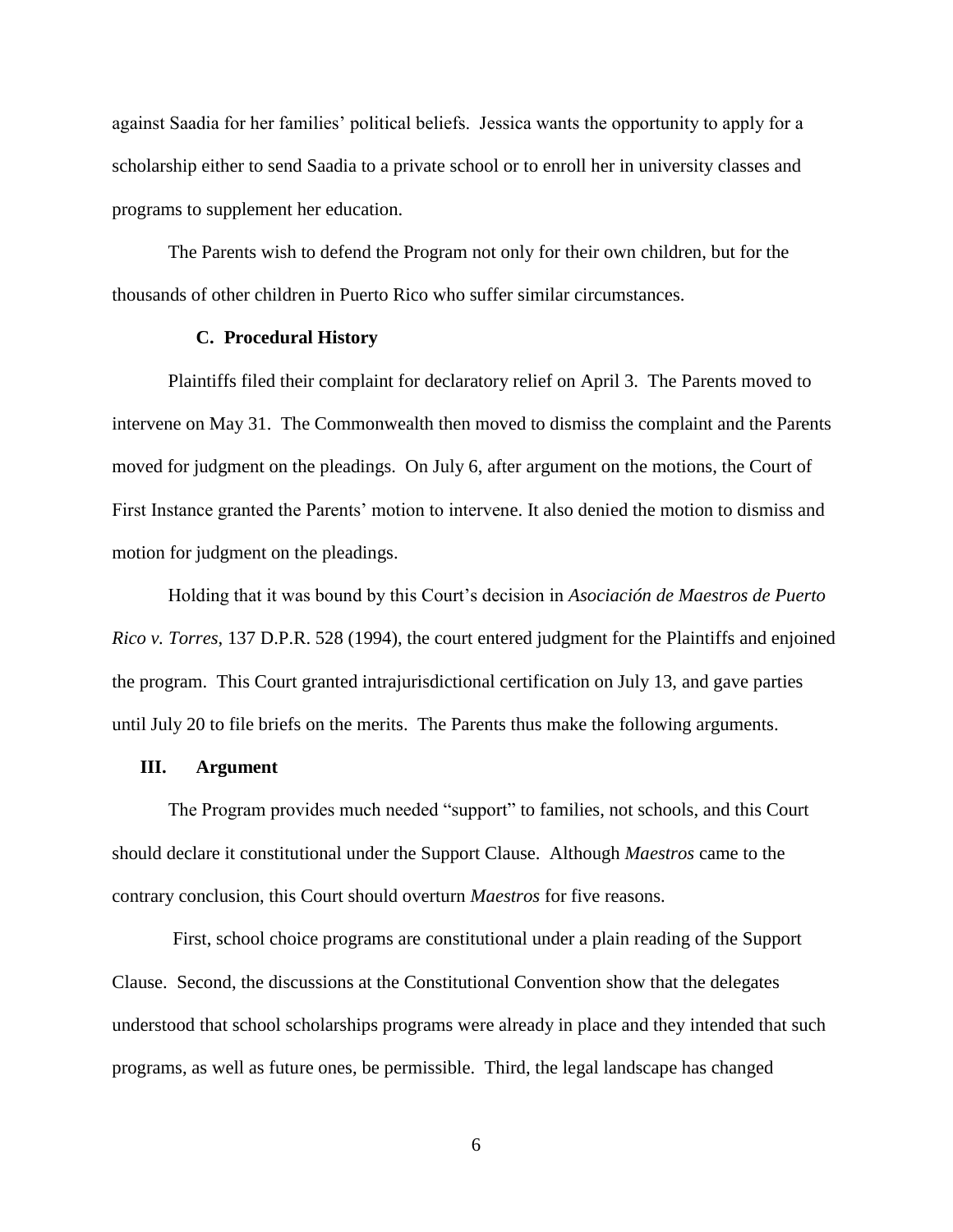dramatically since the *Maestros* decision, with the overwhelming majority of courts now finding that school choice programs support families, not schools. Fourth, overturning *Maestros* would avoid conflict with the federal Free Exercise Clause under *Trinity Lutheran Church of Columbia, Inc. v. Comer*, 137 S. Ct. 2012 (2017). Finally, overturning *Maestros* is the only way to allow the bold educational reform desperately needed by the Puerto Rican people.

# **A. The Plain Meaning of the Support Clause Shows that the Program Does Not Give "Support" to Schools.**

The first step in constitutional analysis is to look at the plain meaning of the Constitution, including at the dictionary definitions of the relevant words. *See Ex parte A.A.R.*, 187 D.P.R. 835, 870–71 (2013); *Cruz Parrilla v. Depto. Vivienda*, 184 D.P.R. 393, 405 (2012). The Support Clause states that, "[n]o public property or public funds shall be used for the *support* of" private schools. P.R. Const. Art. II, § 5 (emphasis added).

The *Diccionario de la Lengua Española* defines "support" as "the action and effect of supporting oneself or another" or "maintenance or sustenance."<sup>3</sup> It also defines "to support" as "[t]o provide aid, give encouragement or assistance" or "[t]o give someone that which is necessary for their maintenance."<sup>4</sup> *See also Muni. de San Sebastián v. QMC Telecom*, 190 D.P.R. 652, 671 n.4 (2014) (relying on Royal Spanish Academy's *Diccionario de la Lengua Española* in statutory interpretation).

Thus, the Support Clause prohibits the government from giving "necessary aid" or "assistance" to private schools. That would include, for example, using public funds to create a private school, to aid a private school that is failing, or to assist with a private school's upkeep,

 $\overline{a}$ 

<sup>3</sup> *Sostenimiento*, *Diccionario de la Lengua Española*, http://lema.rae.es/drae/val=sostenimiento.

<sup>4</sup> *Sostener*, *Diccionario de la Lengua Española*, http://lema.rae.es/drae/?val=sostener.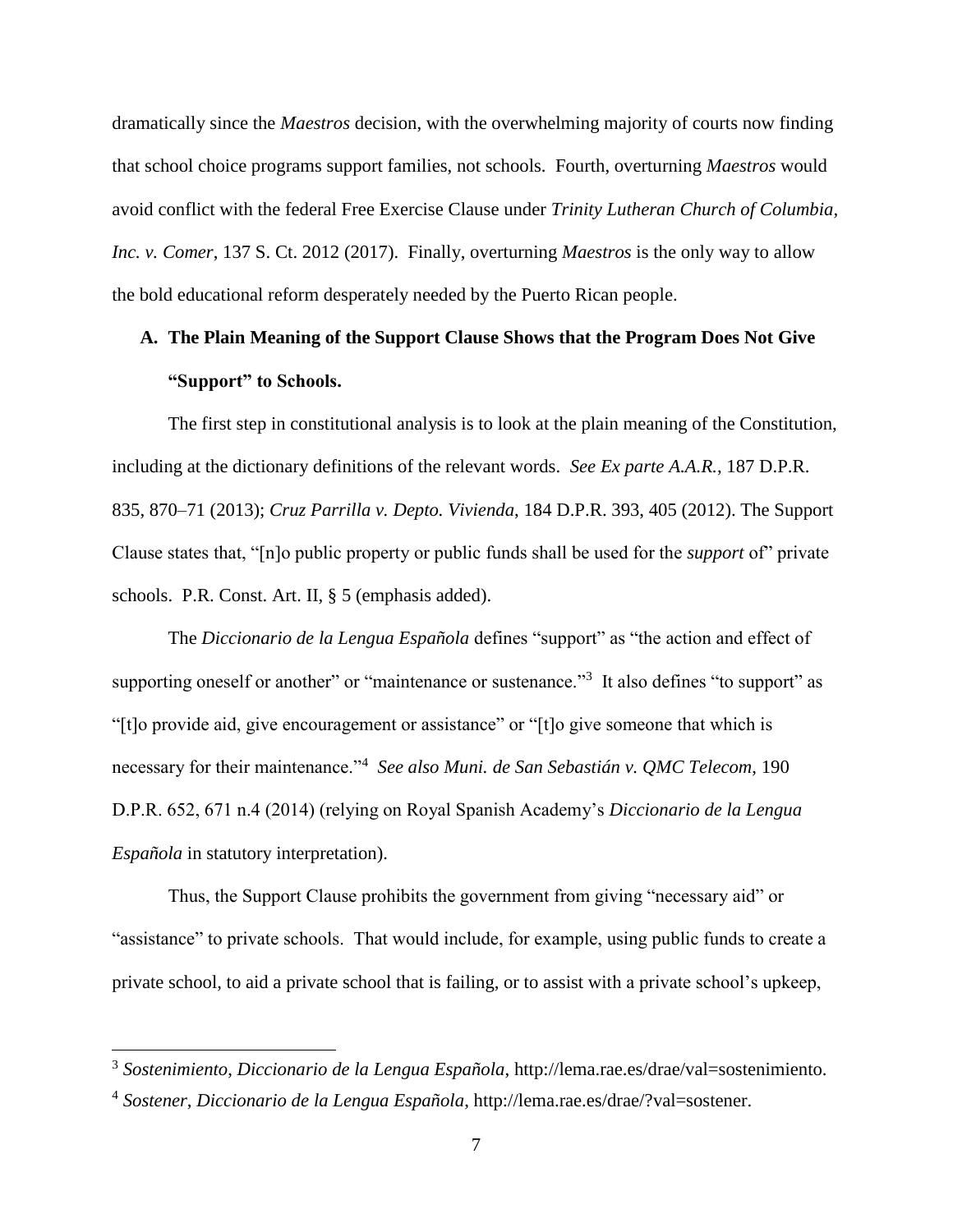construction, or operations. At a minimum, supporting private schools would require some direct transfer of funds from the government to the school. But the Program does not do this.

Instead, the Program provides "sustenance," "aid," "encouragement," and "assistance" only to needy families, many of whom have no other means to give their child a good education. *See, e.g.*, Law 85-2018, Art. 1.03 para. 7 (stating the Department will grant scholarships "to students). Providing such support to individuals is nowhere prohibited by the Clause. Although some families will obviously use the scholarships to send their children to private schools, the schools are still not receiving support from the government. Not one penny goes to the private schools absent the free and independent choice of families. Moreover, when the families give money to the schools, they are not "supporting" the schools, but are merely paying for services rendered. Thus, the government is not supporting private schools with scholarships any more than the government supports grocery stores with food stamps.

Because the Program does not directly fund any private schools, the Program does not support private schools under the plain meaning of the Support Clause. Discussions of the Support Clause at the Constitutional Convention confirm this conclusion.

# **B. The Delegates to the Constitutional Convention Intended to Allow School Choice Programs.**

The debates at the 1952 Constitutional Convention reveal a clear understanding of what constitutes "support" for private schools and what does not. The delegates intended to prohibit direct subsidies to private schools for expenses like construction costs, administration, and teachers' salaries. In contrast, they intended to allow programs directly benefiting children, such as school scholarships. In fact, the delegates understood that such scholarship programs were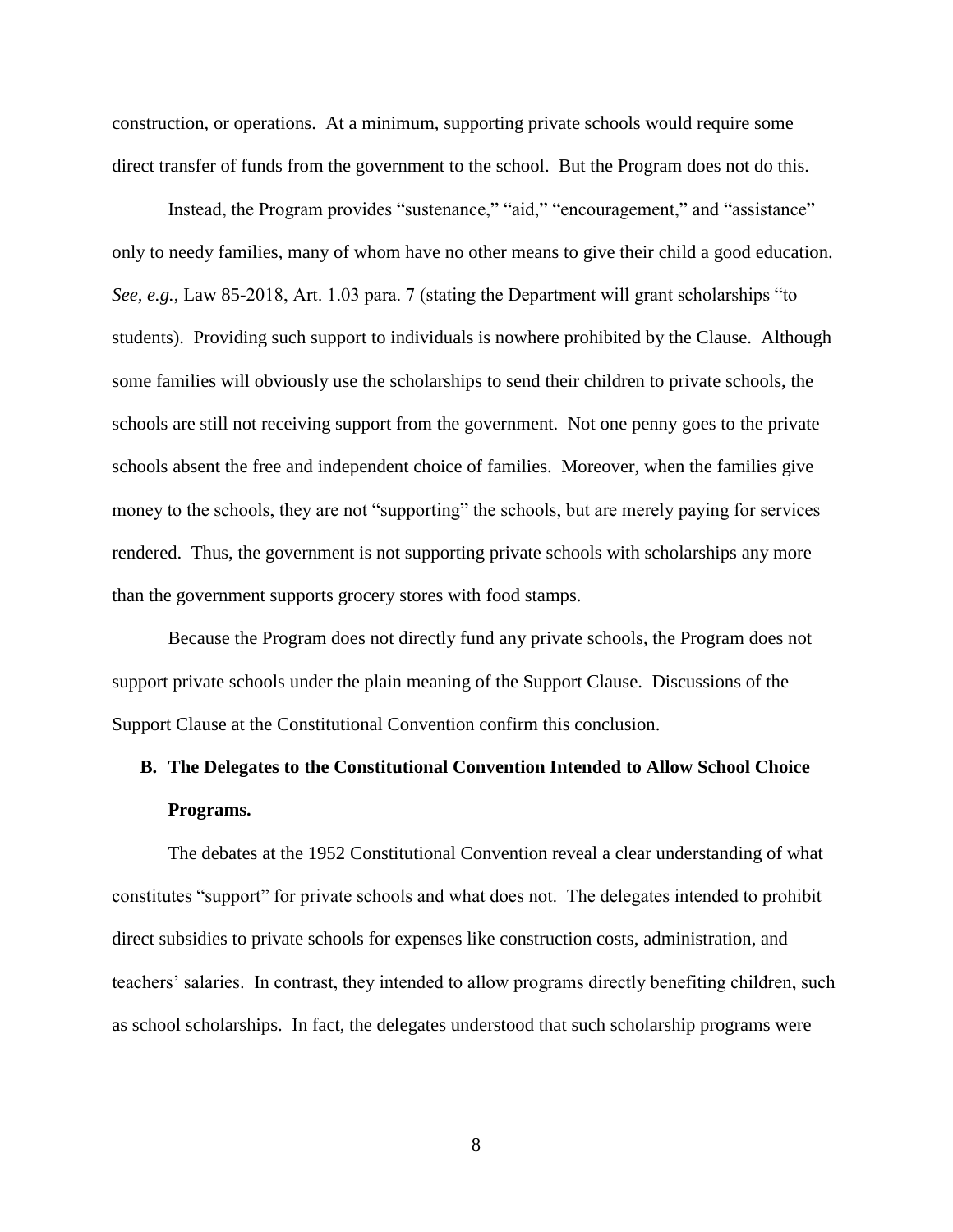already operating for both college students and elementary students, and were careful to draft the Support Clause in a way that would not inadvertently prohibit either existing or future programs.

The *Maestros* opinion, however, misinterpreted these discussions—or more often, overlooked them completely.

#### **1.** *Maestros* **misinterpreted the delegates' discussions.**

*Maestros*' discussion of the Convention was limited. It largely focused on one amendment to the Support Clause to substitute the word "support" in place of "instruction." *Diario de Sesiones de la Convención Constituyente ("Diario"), http://www.oslpr.org/v2/PDFS /DiarioConvencionConstituyente.pdf,* 1790–91. The Clause had originally read that public funds should not be used for "instruction in" private schools, and the amendment instead prohibited "support of" private schools. According to *Maestros*, this amendment "gives weight to a broad interpretation of the prohibition's scope." *Maestros*, 137 D.P.R. at 545. In other words, since the delegates sought to broaden the Support Clause, they must have intended to prohibit any program that could conceivably benefit private schools, including student scholarships.

This is a misinterpretation. While the delegates did intend to broaden the scope of the Support Clause with the word "support," they did so for a very specific reason: they understood "instruction" merely prohibited paying for private school teachers' salaries and they wanted also to prohibit non-pedagogical funding for private schools, such as "administrative expenses" and "costs of physical buildings." *See, e.g.*, *Diario* at 1800 (statement by Delegate Benítez). Nowhere did the delegates express intent to prohibit scholarships.

To the contrary, the delegates all agreed that scholarships should be allowed. This is evident in two places in the discussions. First, in the discussion of an (ultimately rejected)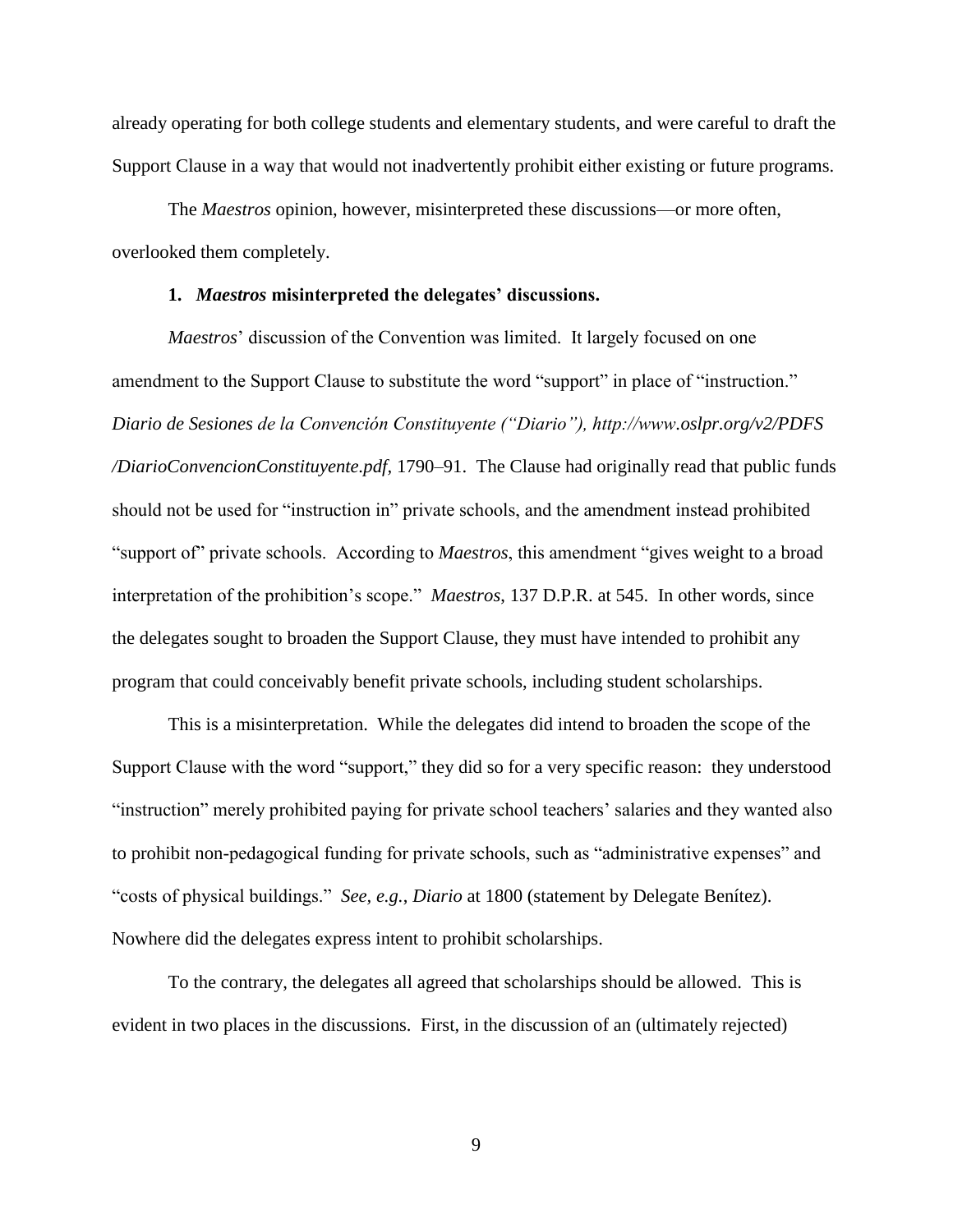amendment that would have prohibited either "support or benefit" to private schools. And second, in the discussion of the last clause of Article II, Section 5—the Services Clause.

### **2. The delegates were careful not to prohibit scholarship programs.**

The delegates first discussed scholarships while debating an amendment that would have prohibited both support and "benefit" to private schools. The motivation for the amendment, proposed by Delegate Brunet, was to prohibit public expenditures for things like teachers' sabbaticals, as they arguably benefited schools without technically supporting them. *Diario* at 1794. Although the amendment was defeated, the discussion revealed broad consensus on the constitutionality of scholarships.

Delegate Iriarte first raised the scholarship issue. He was concerned that including the word "benefit" may accidently prohibit scholarship programs:

If scholarships were granted to certain students . . . at institutions that are not of the government of Puerto Rico or that are not of the government of the United States, that are private institutions, administered or directed by religious sects, let's say, it could be interpreted that these institutions would indirectly be receiving benefits by means of the assignment of scholarships to students who are enrolled in those religious institutions.

*Id.* 1793. Delegate Iriarte's statement led Delegate Monsanto to ask, "[t]hese scholarships that were referred to by the delegate, whom would they benefit, a private school or the scholarship recipient?"*Id.* Mr. Iriarte responded that although "[t]hey benefit the recipient," a court could conceivably interpret scholarships also to benefit institutions, jeopardizing the scholarship programs. *Id.*

While considering this problem, the delegates discussed whether such scholarship programs already existed. Delegate Barrios asked, "does the Government of Puerto Rico currently give scholarships to students who are going to study at a private religious school in the United States or some other country?" *Id.* 1794. Mr. Benítez answered in the affirmative, and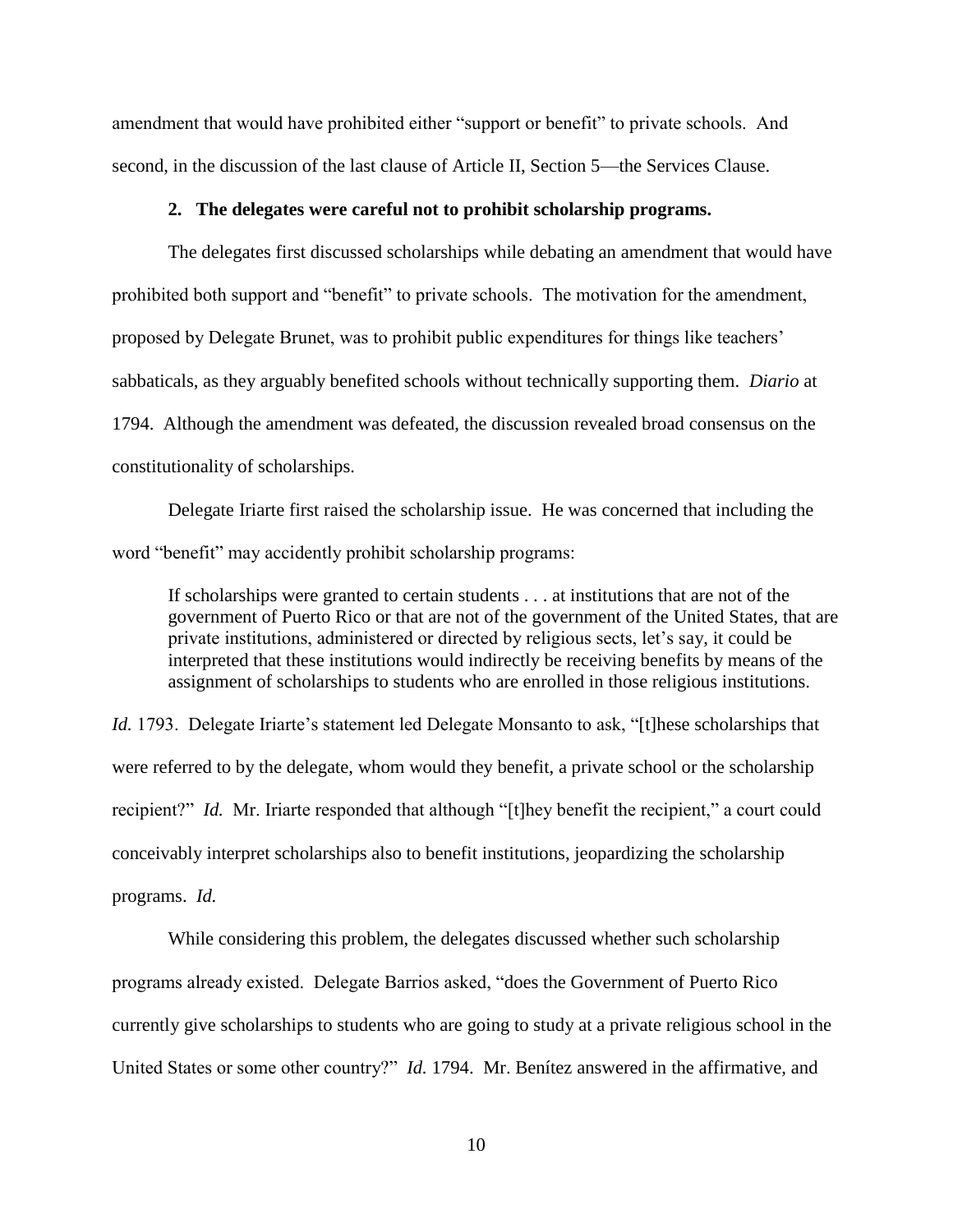he mentioned existing scholarship programs for college and medical students. *Id.* Delegate Iriarte then urged, "in order to avoid interpretations that could hinder in some way the involvement of students in these schools, I would ask Delegate Brunet to withdraw his amendment." *Id.*

Amendment sponsor, Delegate Brunet, at first tried to brush off these concerns. He claimed Mr. Iriarte's worries were merely "a storm in a glass of water", and that the amendment would not cover scholarship programs. *Id*. As he explained, public funds were currently being used to send students to "to pursue careers at Catholic and Protestant universities" and that this was "being done with the approval of the whole world."<sup>5</sup> According to Delegate Brunet, there was no real risk that anyone would ever declare such programs to be unconstitutional, even under the "benefit" language. All the same, the amendment was subsequently withdrawn.

The debate shows that the delegates never once questioned the constitutionality of scholarship programs. Instead, they all agreed they currently existed and should continue. The only disagreement was in finding the right language to reflect that. *Maestros*, however, never addressed this discussion.

While the trial court briefly touched on this conversation, the court found that the delegates intended only to allow scholarships for *college* students. Sentencia de Primera Instanca, pág. 13 ("Thus, one can conclude that the Support Clause extends only to primary and secondary school."). The trial court provided no support for this distinction.<sup>6</sup> In fact, the

 $\overline{\phantom{a}}$ 

 $5$  This was the case, even though the then-prevailing Jones Act, Clause 19, prohibited using public funds for the direct or *indirect* benefit of a sectarian institution. 39 Stat. 951 § 2 (1917).

 $6$  Other courts have rejected a distinction between K-12 and college students in the context of the constitutionality of school scholarships. *See, e.g.*, *Magee v. Boyd*, 175 So.3d 79, 92, 123 (Ala. 2015) (upholding school-choice program for K-12 students under precedent upholding scholarship program for college students); *see also Mitchell v. Helms*, 530 U.S. 806, 809-11 (2000) (treating precedents involving primary-school funding and university funding as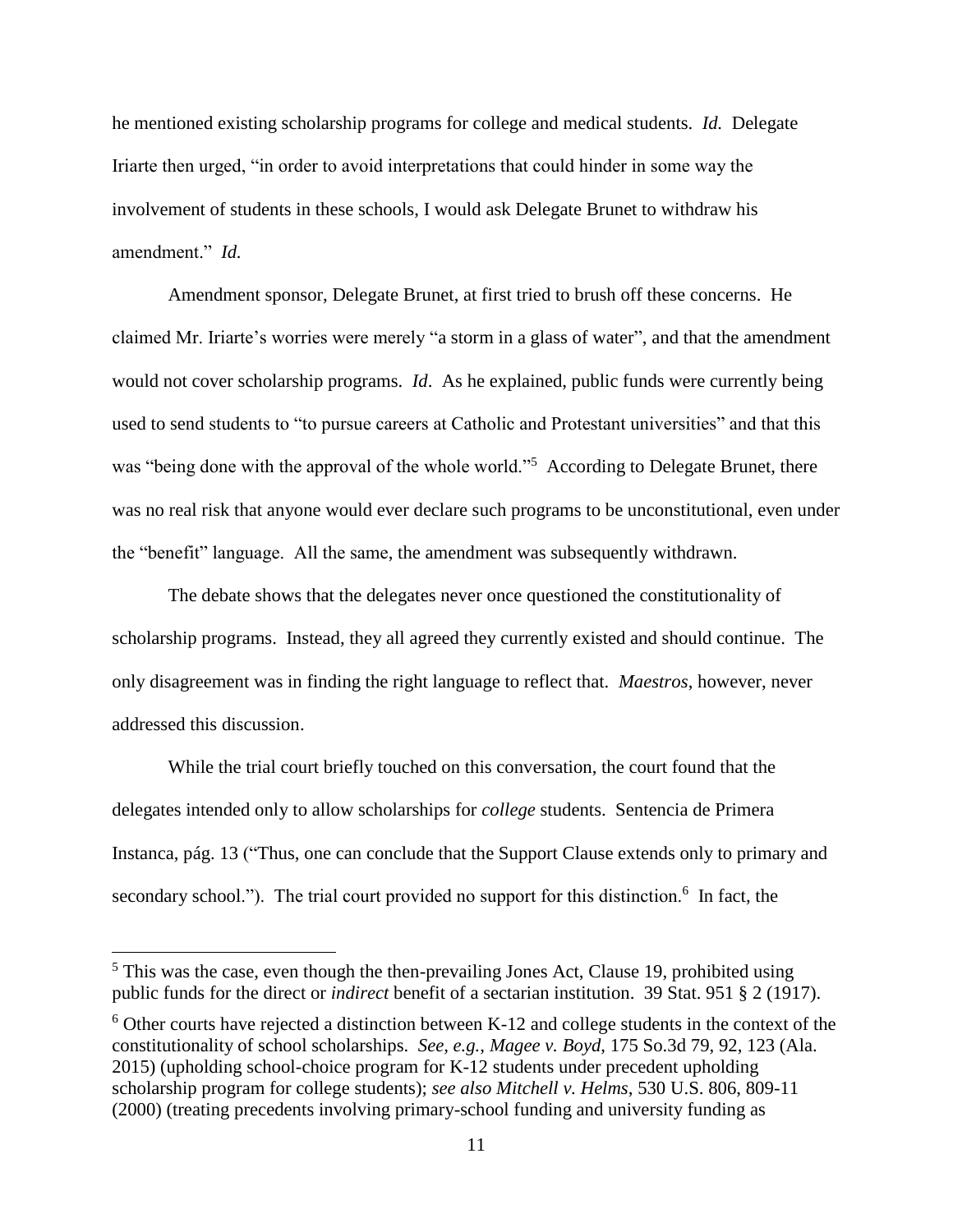delegates' later discussions showed they believed that scholarships for "children" already existed and should continue.

# **3. The delegates intended to allow scholarships for both K-12 students and college students.**

The delegates understood that school scholarship programs for both college students and children were constitutional. The delegates emphasized that not only did the Support Clause not *prohibit* scholarships for either age-group, but that that the last clause of Article II, Section 5 the Services Clause— specifically provided for scholarships for "children."

The Services Clause states that "[n]othing contained in [Article II, Section 5] shall prevent the state from furnishing to any child non-educational services established by law for the protection or welfare of children." The *Maestros* Court assumed that "non-educational services" were restricted to services like "dentist" and "fire department services." *Maestros*, 137 D.P.R. at 545, 547. But the delegates' understanding of this provision was far broader. As the delegates understood, school scholarships were "non-educational services" because they were "economic aid" for students, and thus expressly contemplated by this Clause. *Id.* at 1794.<sup>7</sup> As Mr. Brunet explained, the Services Clause allows:

[the] State to provide school cafeteria services, a dentist service, when it can, [and] give it to all the children of Puerto Rico. You can give them scholarships, they are not essentially educational services because [this] is an economic aid to the student, that the student uses, naturally for their education, for their health.

*Id*. *See also id.* at 1795 (again referring to scholarships as "economic aid."). Indeed, Mr. Brunet noted that such scholarship programs for children were already operating. *Id.* at 1795.

indistinguishable in determining that a federal school-funding bill did not violate the Establishment Clause).

 $\overline{\phantom{a}}$ 

 $<sup>7</sup>$  The delegates considered "educational services" to be expenses like directly paying for teachers</sup> to teach students. *See, e.g*., *Diario* at 1803 (delegates giving "lectures" as an example of educational services).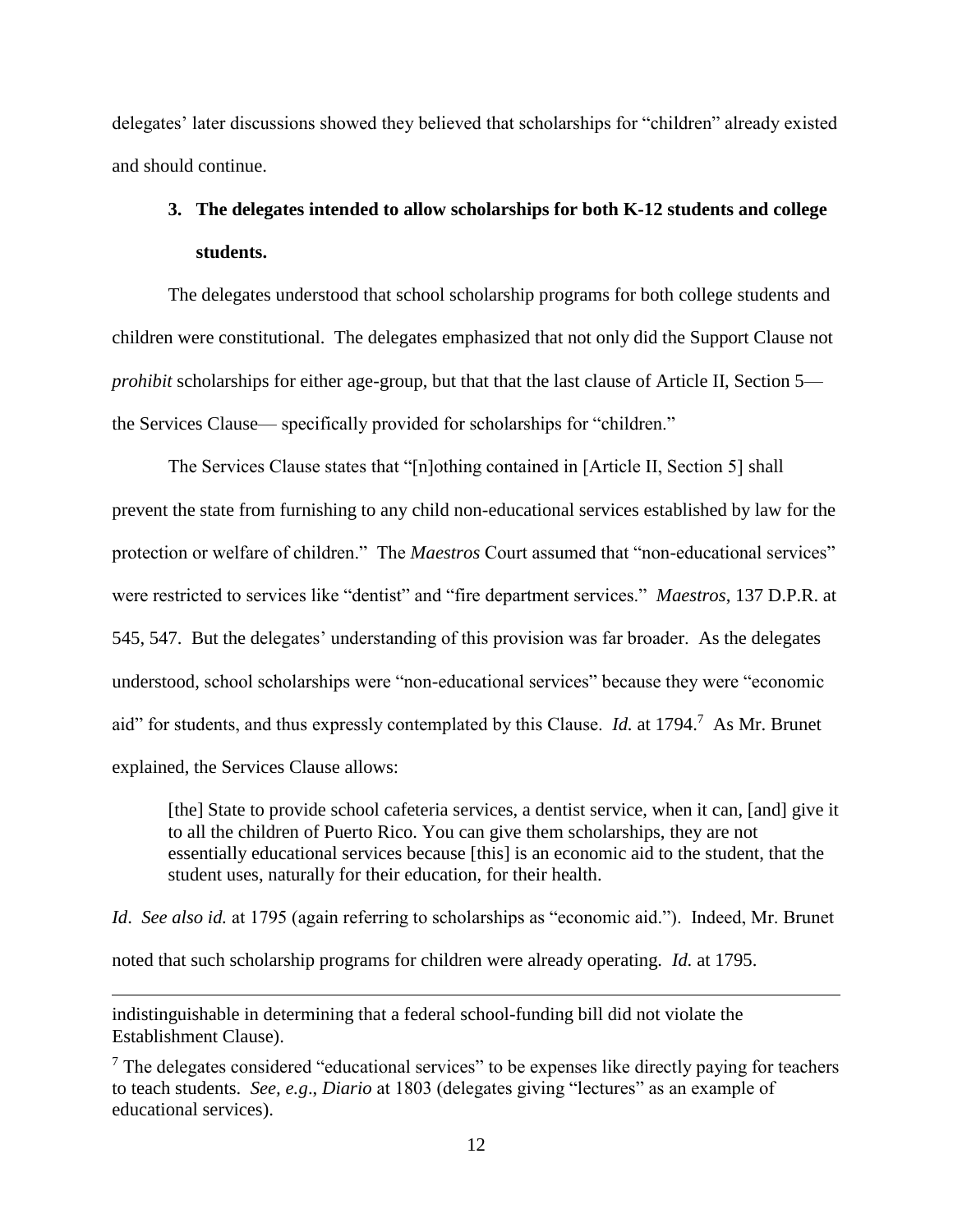("Scholarships are being awarded to poor children to study in elementary schools in the villages."); *id.,* 1796 (Mr. Brunet stating "[t]here are children who receive scholarships."). Again, the delegates never questioned that school scholarships for children would be permissible.

Ironically, the delegates' concern was that while the Services Clause clearly allowed scholarships for "children," the Support Clause may be ambiguous about scholarships for college students. *Id.* at 1796. To assuage these concerns, Mr. Brunet assured them that nothing in the Support Clause would bar scholarships to *anyone*. *Id.* ("[T]here is nothing in the constitution, comrade, that prohibits granting scholarships to adults."); *id.* at 1795 ("The money that the people of Puerto Rico give to young Puerto Ricans to study, is a benefit to the student, not to a particular institution."). Thus, the delegates concluded that scholarships for both children and college students currently existed and would be allowed under Article II, Section 5.

The only caveat was that the delegates would have prohibited a scholarship program that completely replaced the public school system. *Id.* at 1800 (Mr. Benítez stating, "The Government of Puerto Rico cannot create scholarships as a substitute for the public school system."). This would run afoul of Article II, Section 5's requirement that the government provide "a system of free and wholly non-sectarian public education." Art. II, Sección 5. As the Program here is limited to just 3 to 5 percent of students, however, there is no risk of that. It is instead merely a supplement to the existing public system.

Therefore, the delegates would have viewed this Program as constitutional. This conclusion accords with modern caselaw.

#### **C. Caselaw Since** *Maestros* **Shows that School Choice Supports Families, not Schools**.

The third reason this Court should overturn *Maestros* is because it relied on caselaw that is now outdated. At the time of the decision, school choice was still a relatively new concept and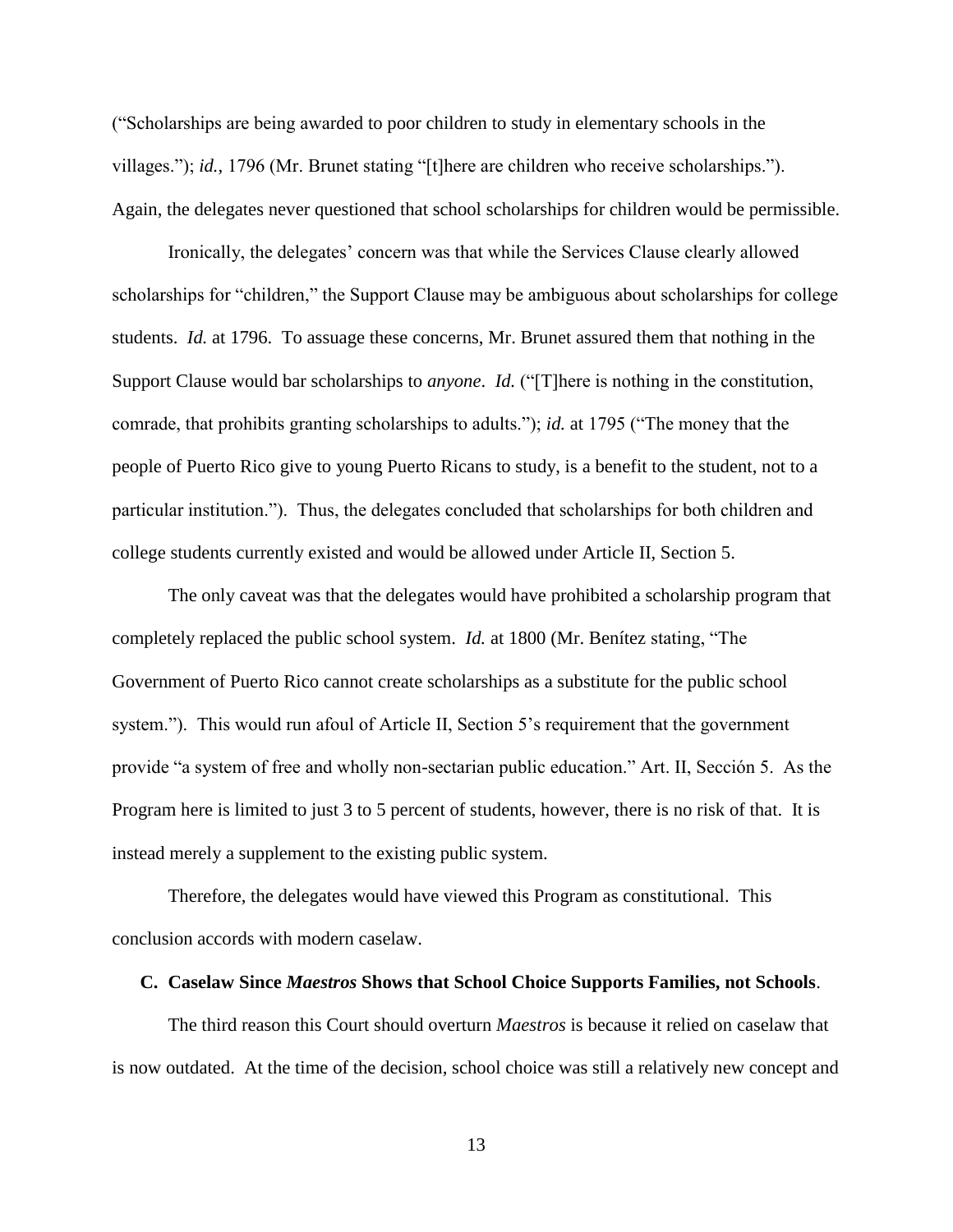few programs existed. As a result, *Maestros* was able to rely on only one case, *Weiss v. Bruno,* 509 P.2d 973, 978 (Wa. 1973). In that case, the Washington Supreme Court had invalidated a school choice program under Washington's Support Clause and the Federal Establishment Clause.

In the 24 years since *Maestros*, the legal landscape has dramatically changed. Not only has *Weiss* largely been overruled,<sup>8</sup> but there are now 55 school choice programs nationwide. Moreover, about 20 courts have upheld the constitutionality of these programs. The decisions of ten of those courts directly undercut the central premise in *Maestros*, that school choice programs provide "support" to private schools. To the contrary, these decisions all found that these programs support families, and any benefit to the schools is purely incidental.

Some of these cases warrant special attention. First is the U.S. Supreme Court's opinion in *Zelman v. Simmons-Harris*, 536 U.S. 639 (2002). Second are Illinois cases interpreting Illinois' Support Clause, the explicit model for Puerto Rico's Article II, Section 5. And finally is a series of cases interpreting support clauses analogous to—and even stricter than—Puerto Rico's. Although some cases disagree, they have been rare and unpersuasive.

### **1. The U.S. Supreme Court found that choice supports families, not schools.**

 $\overline{\phantom{a}}$ 

<sup>8</sup> The Washington Supreme Court in *Weiss* addressed two programs that granted public funds for tuition, one for students in grades 1 through 12, and the other for students attending college. 509 P.2d 973, 976 (Wash. 1973). The court held they both violated the state's support clause, in article 9, section 4 of the state constitution, and also held that the program for students in grades 1 through 12 violated the Establishment Clause of the U.S. Constitution. *Id.* at 205, 222, 228- 29. The Washington Supreme Court expressly overruled a portion of *Weiss* nearly thirty years later, upholding a voucher program for college students under both the Washington Constitution and U.S. Constitutions. *Gallwey v. Grimm*, 48 P.3d 274, 284 (Wash. 2002). Moreover, the portion of *Weiss* striking down the program under the U.S. Constitution's Establishment Clause does not survive *Zelman v. Simmons-Harris*, 536 U.S. 639 (2002), where the U.S. Supreme Court upheld a similar voucher program under the Establishment Clause. *Zelman* is discussed below.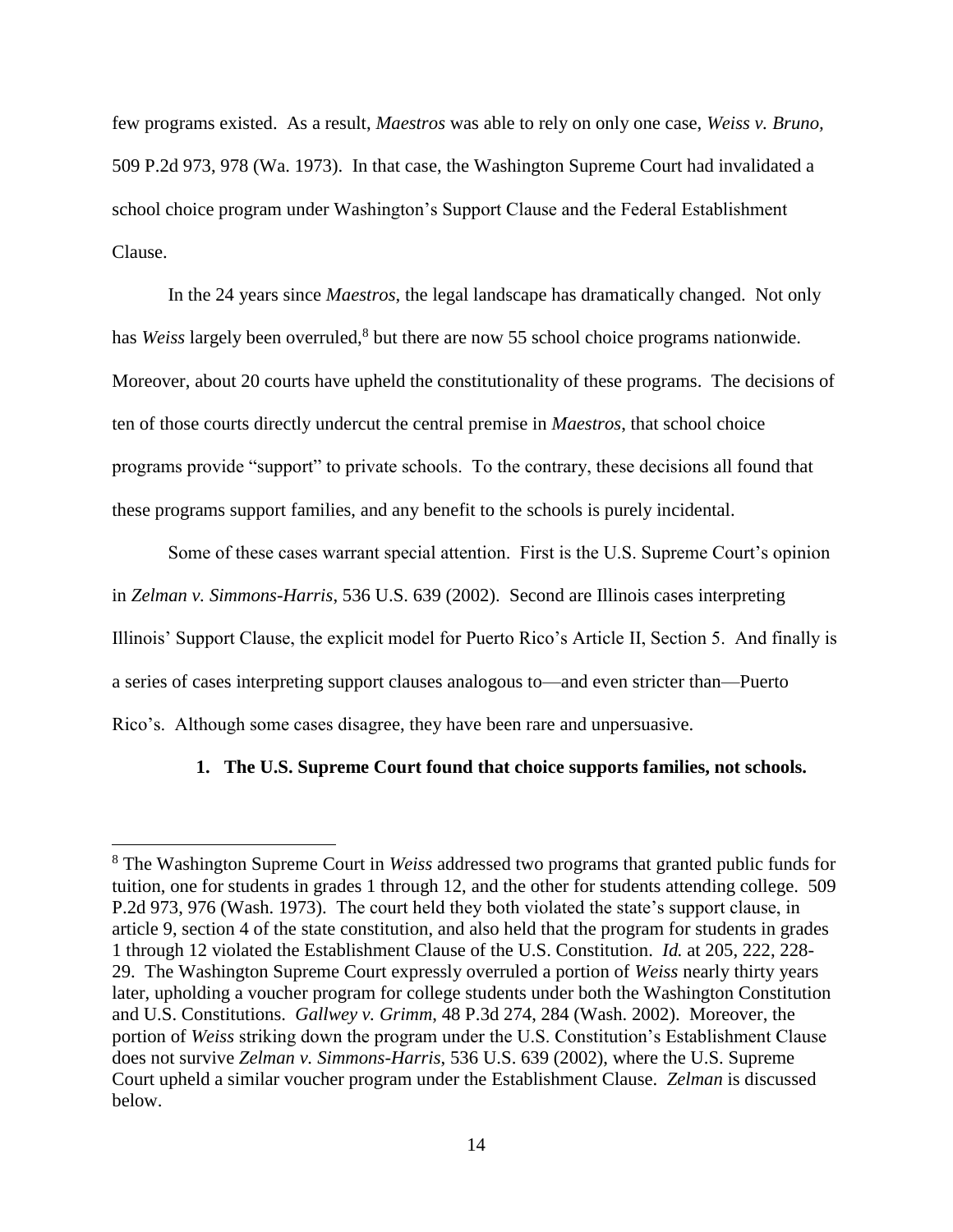The most influential opinion on the constitutionality of school choice is *Zelman*. *Zelman*  involved a challenge to a voucher program for low-income students—like this Program. Although that challenge was brought under the Federal Establishment Clause, the question in that case was the same as here: whether the voucher program constituted public "aid" to religious schools. *Id*. at 649. *Zelman* concluded it did not.

As the Court reasoned, the program "provides assistance directly to a broad class of individuals", who in turn freely choose whether or not to use the aid at a private school. *Id.* at 652. It did not matter that the program helped children attend private school; what mattered was the program helped needy children, and any benefit the schools received was purely "incidental," and attributable to the choice of parents, "not to the government." *Id.*

*Zelman* has had a tremendous influence on school choice caselaw, including on how state courts interpret support clauses like Puerto Rico's. These support clauses include Illinois' Article X, section 3, the explicit model for Puerto Rico's clause.

# **2. The Illinois Support Clause—the model for Puerto Rico's Support Clause also indicates that choice supports families, not schools**.

Illinois courts interpret their Support Clause to allow school choice programs. This precedent is especially relevant here because the Illinois Support Clause was the model for Puerto Rico's. As primary drafter of Puerto Rico's Support Clause, Mr. Trías Monge, stated, Article II, Section 5 "is basically similar to that of the Constitution of Illinois, which has, in my opinion, served as the basis for this provision." *Diario* at 1792.<sup>9</sup>

l

<sup>9</sup> While Mr. Trías Monge also mentioned Hawaii's Support Clause serving as a model, it is unclear if he meant that Hawaii was a model for Puerto Rico's Support Clause, or instead just a model for the proposed, but later rejected, "support or benefit" amendment, discussed above. *Diario* at 1792.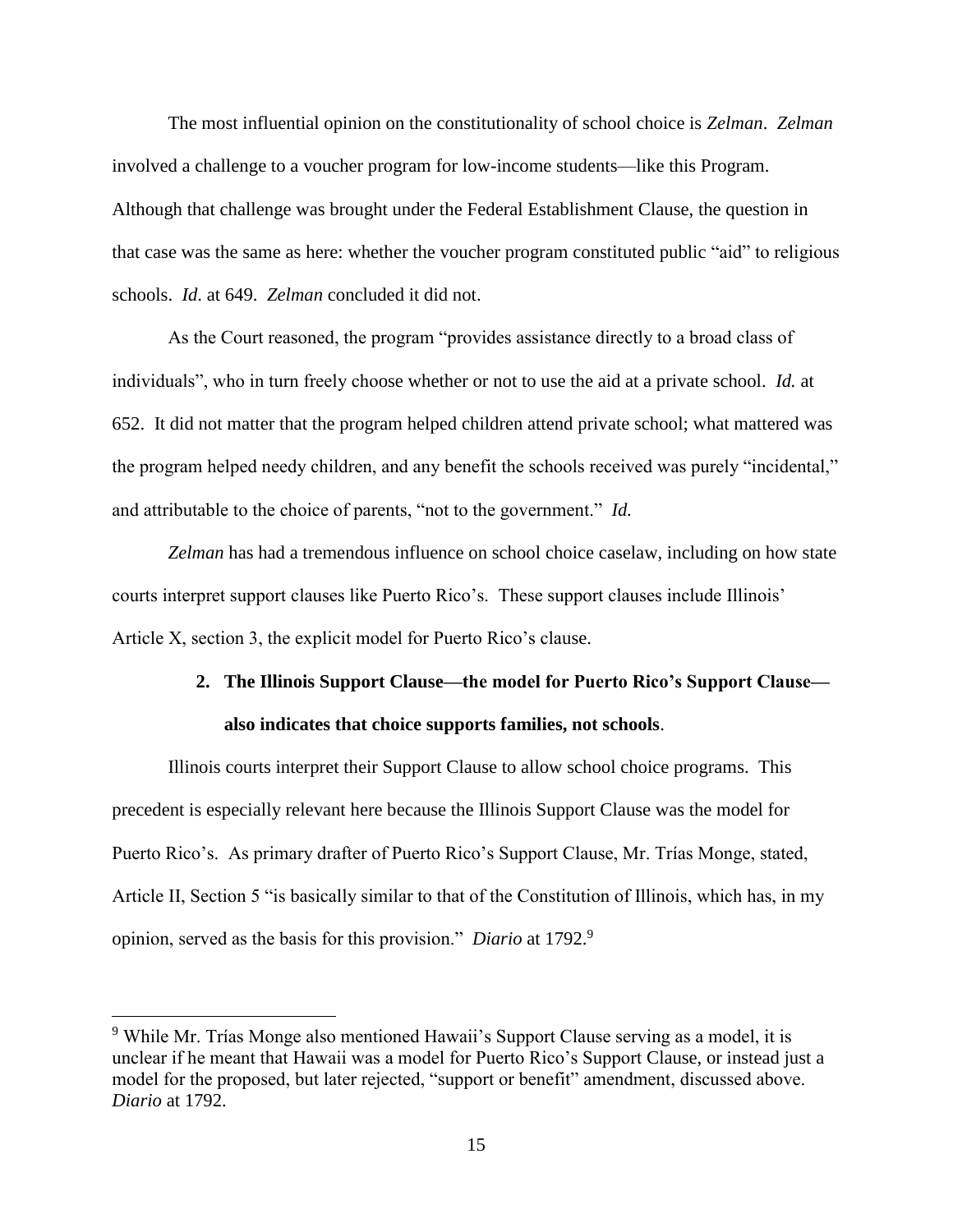Although Illinois' Support Clause is limited to religious schools, it uses similar "support" language as Article II, Section 5. *See* Illinois Const., Art. X, § 3 (prohibiting the use of public funds "in aid of any church or sectarian purpose, or to help *support or sustain* any school, academy, seminary, college, university, or other literary or scientific institution, controlled by any church or sectarian denomination whatever") (emphasis added).<sup>10</sup>

Moreover, we know exactly what the word "support" means in in Art. X, section 3. Illinois Courts have given the word "support" the same meaning as the word "establish" in Establishment Clause jurisprudence. *Bd. of Educ. v. Bakalis*, 299 N.E.2d 737, 745 (Ill. 1973) ("[T]he words 'aid', 'support or sustain', and 'sectarian purpose' [are interpreted to] yield the same results as the United States Supreme Court's interpretation of the word 'establish' in the Federal First Amendment.") (quoting and agreeing with opinion of the Illinois Constitutional Convention)).<sup>11</sup> In other words, "any program that is constitutional under the establishment clause is constitutional under section 3 of article X of the Illinois [Constitution."](https://advance.lexis.com/search/?pdmfid=1000516&crid=3d176e06-cb42-47d3-9028-451fe2ff36ab&pdsearchterms=744+N.E.2d+at+360&pdstartin=hlct%3A1%3A1&pdtypeofsearch=searchboxclick&pdsearchtype=SearchBox&pdqttype=and&pdpsf=&pdquerytemplateid=&ecomp=rtpL9kk&earg=pdpsf&prid=b75c3575-1f53-4a1a-84b8-79466a772a37) *Toney v. Bower*, 744 N.E.2d 351, 358 (Ill. App. 4th 2001); *Klinger v. Howlett,* 305 N.E.2d 129, 130 (Ill. 1973)

 $\overline{\phantom{a}}$ 

 $10$  Although the Puerto Rico drafters would have relied on the 1870 Illinois Constitution later amended in 1970, the Support Clause is identical in both constitutions. *See, e.g*., *Bd. of Educ. v. Bakalis*, 299 N.E.2d 737, 743 (Ill. 1973).

 $11$  This interpretation makes sense in light of the U.S. Supreme Court often using the word "support" in analyzing Establishment Clause claims. For example, in *Everson v. Board of Education*, 330 U.S. 1 (1947), the Court upheld transportation subsidies for public *and* private school students. The Court said that it would be unconstitutional to "contribute tax-raised funds to the *support* of an institution which teaches the tenets and faith of any church." But the Court held that the religion-neutral transportation subsidies did not amount to such support, as they instead supported students and only incidentally benefited religious schools. *Id.* at 16 (emphasis added); *see also Board of Education v. Allen*, 392 U.S. 236, 244 (1968) (upholding program providing textbooks to private and public school children, stating "[p]erhaps free books make it more likely that some children choose to attend a sectarian school, but that was true of the statepaid bus fares in *Everson* and does not alone demonstrate an unconstitutional degree of *support* for a religious institution") (emphasis added).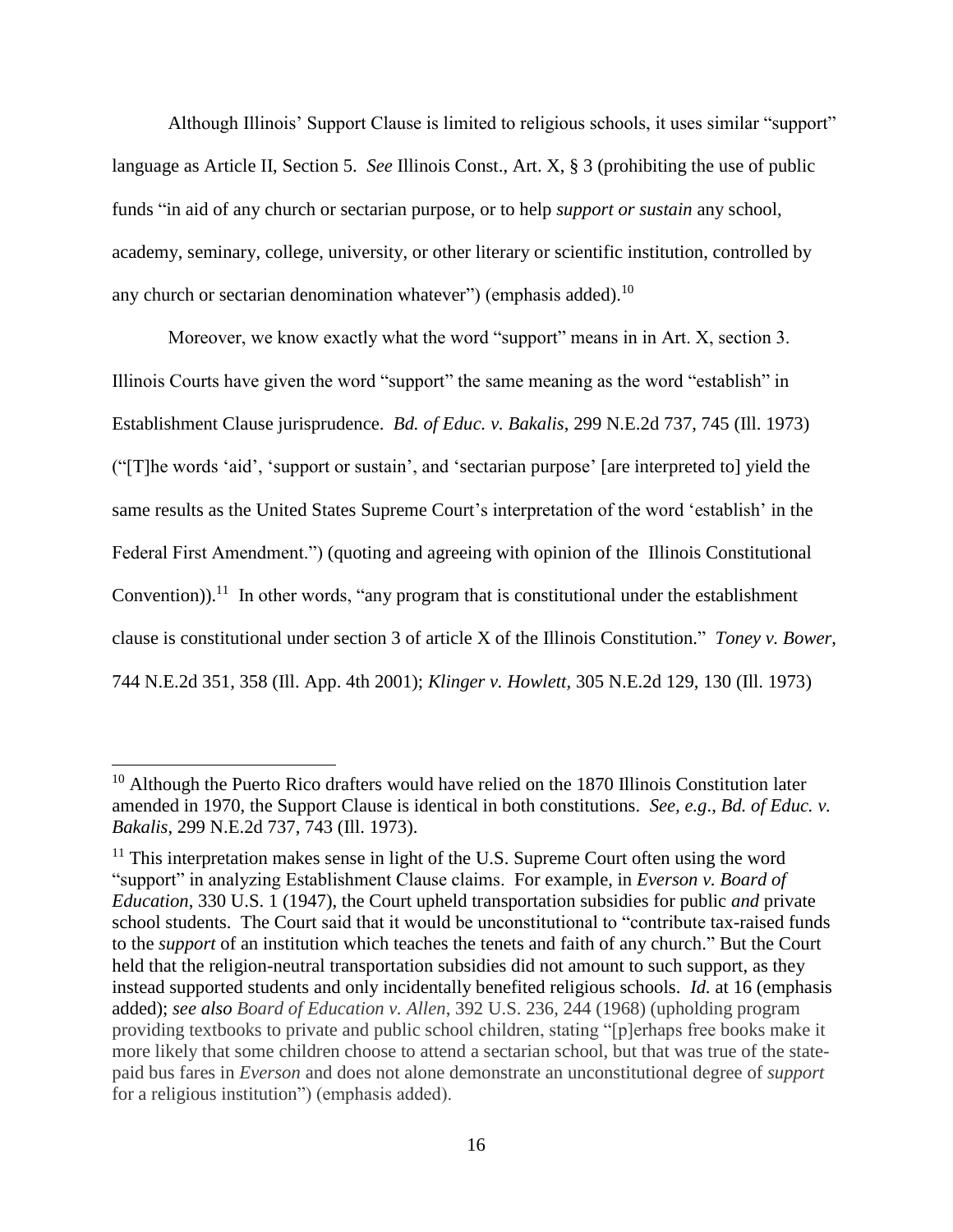(stating the restrictions in both clauses are "identical"). That means that after *Zelman*, school choice programs are unquestionably constitutional under Illinois' Support Clause.

Here, this Court need not determine if the Puerto Rican delegates also wished to connect their Support Clause to the federal Establishment Clause.<sup>12</sup> What matters is that the reasoning in the Illinois and federal cases is persuasive, and lines up perfectly with both the plain meaning of the Support Clause and the delegates' intent. As the courts reasoned, an education program designed to benefit children is perfectly constitutional, even if it results in an "attenuated financial benefit" to private schools, as long as the benefit is "ultimately controlled by the private choices of individual parents." *See Toney*, 744 N.E.2d at 362 (upholding tax credits for parents' education expenses, including private school tuition) (quoting *Mueller v. Allen*, 463 U.S. 388, 400 (1983)); *Griffith v. Bower*, 747 N.E.2d 423 (Ill. App. 5th 2001) (same).

State courts across the country have relied on the same reasoning to reject constitutional challenges to school choice programs under their own support clauses and similar state constitutional provisions.

### **3. Other courts have ruled that choice supports families, not schools.**

Seven other state supreme courts have held that school choice programs support families, not schools, and that any benefit received by private schools was purely incidental. Several of

l

<sup>12</sup> There is some evidence of this. *See, e.g.*, *Diario* at 1800 (Mr. Trías Monge stating, "That is, here are two basic principles that are instituted in this section [5]. One is the principle of separation of State and Church, as it has been set forth in the Federal Constitution and which will continue its normal development via the interpretations of the Supreme Court of the United States."); *id.* 1801 ("[T]here are, of course, the decisions of the Supreme Court of the United States, and its decisions on this important area of human rights will govern Puerto Rico."); *Diario* at 1817, 1801, 1803 (delegates embracing the holding and reasoning in the U.S. Supreme Court's decision in *Everson v. Board of Education,* 330 U.S. 1, 18 (1947), discussed below).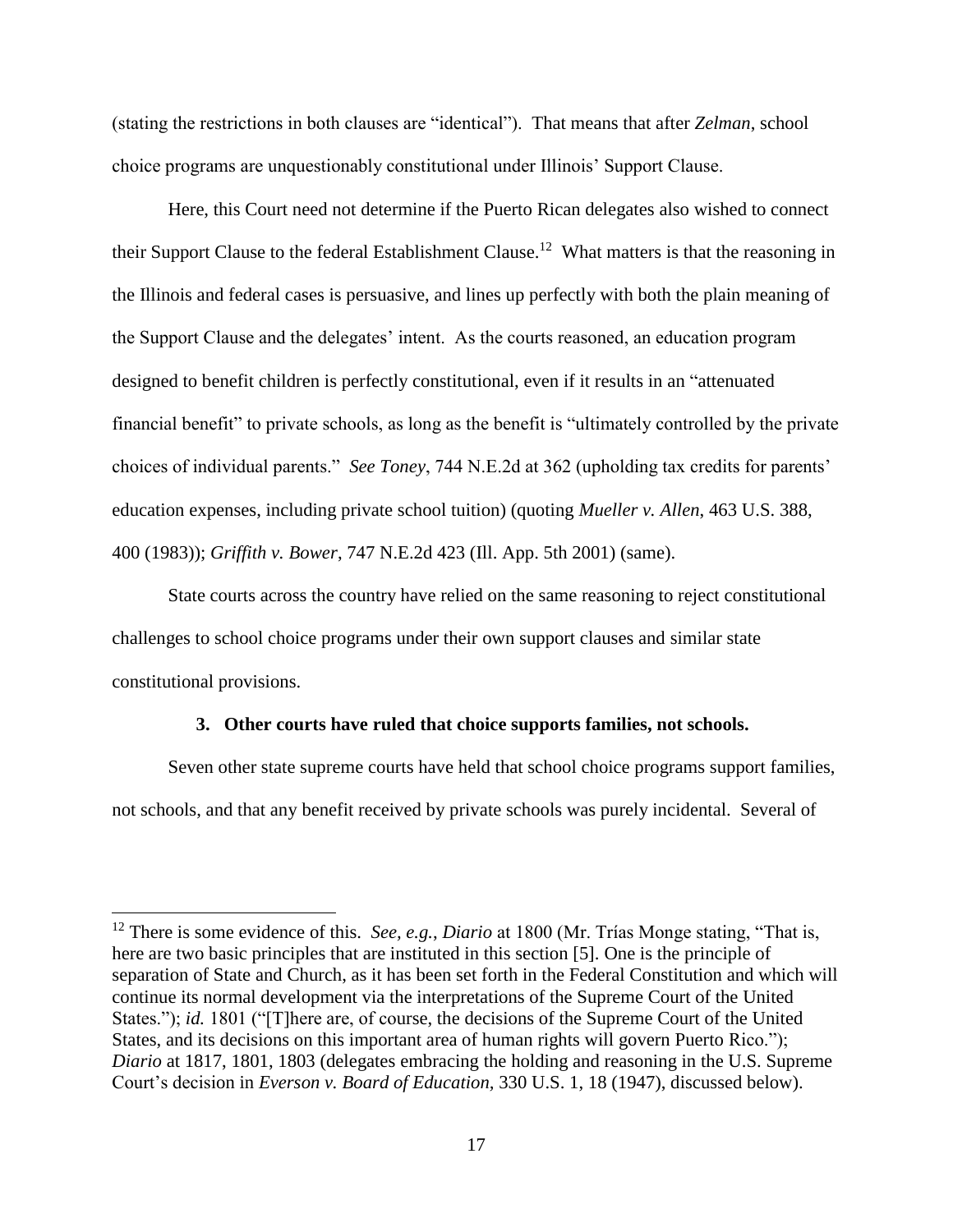these cases involved provisions analogous to—and even stricter than—Puerto Rico's Support Clause

For example, the Alabama Supreme Court upheld a school choice program under its Support Clause. *Magee v. Boyd*, 175 So. 3d 79, 135 (Ala. 2015). Article XIV, section 263 of the Alabama Constitution states "No money raised for the support of the public schools shall be appropriated to or *used for the support* of any sectarian or denominational school." (emphasis added). Like this case, *Magee* involved an interpretation of the meaning of the word "support." The court concluded that the voucher program was constitutional because it was "designed for the benefit of *parents and students*, and not for the benefit of religious schools" and "any aid that may ultimately flow to a religious school as a result of the [program] will do so *only* as a result of the private decision of individual parents rather than flowing directly from the State." *Id.* at 135. *See also Meredith v. Pence*, 984 N.E.2d 1213, 1228–29 (Ind. 2013) (holding that school choice program did not "benefit" religious private schools under Article I, Section 6 of the Indiana Constitution because the "direct beneficiaries under the voucher program are the families of eligible students and not the schools selected by the parents for their children to attend").

The *Oliver* decision from the Oklahoma Supreme Court is particularly significant. *Oliver v. Hofmeister*, 368 P.3d 1270, 1275–76 (Okla. 2016). There, the Oklahoma Supreme Court found that Oklahoma's school choice program was constitutional under even a stricter Support Clause than Puerto Rico's. Unlike Puerto Rico's Clause, which only prohibits laws "directly contributing to" private schools,<sup>13</sup> *Maestros*, 137 D.P.R. at 547, Oklahoma's clause prohibits laws both "directly or *indirectly* . . . benefit[ing] or support[ing]" religious private schools.

 $\overline{a}$ 

 $13$  Although the predecessor to Article II, Section 5 in the Jones Act included "indirect" language, the drafters chose not to include this language in Article II, Section 5. *Diario* at 1793– 94.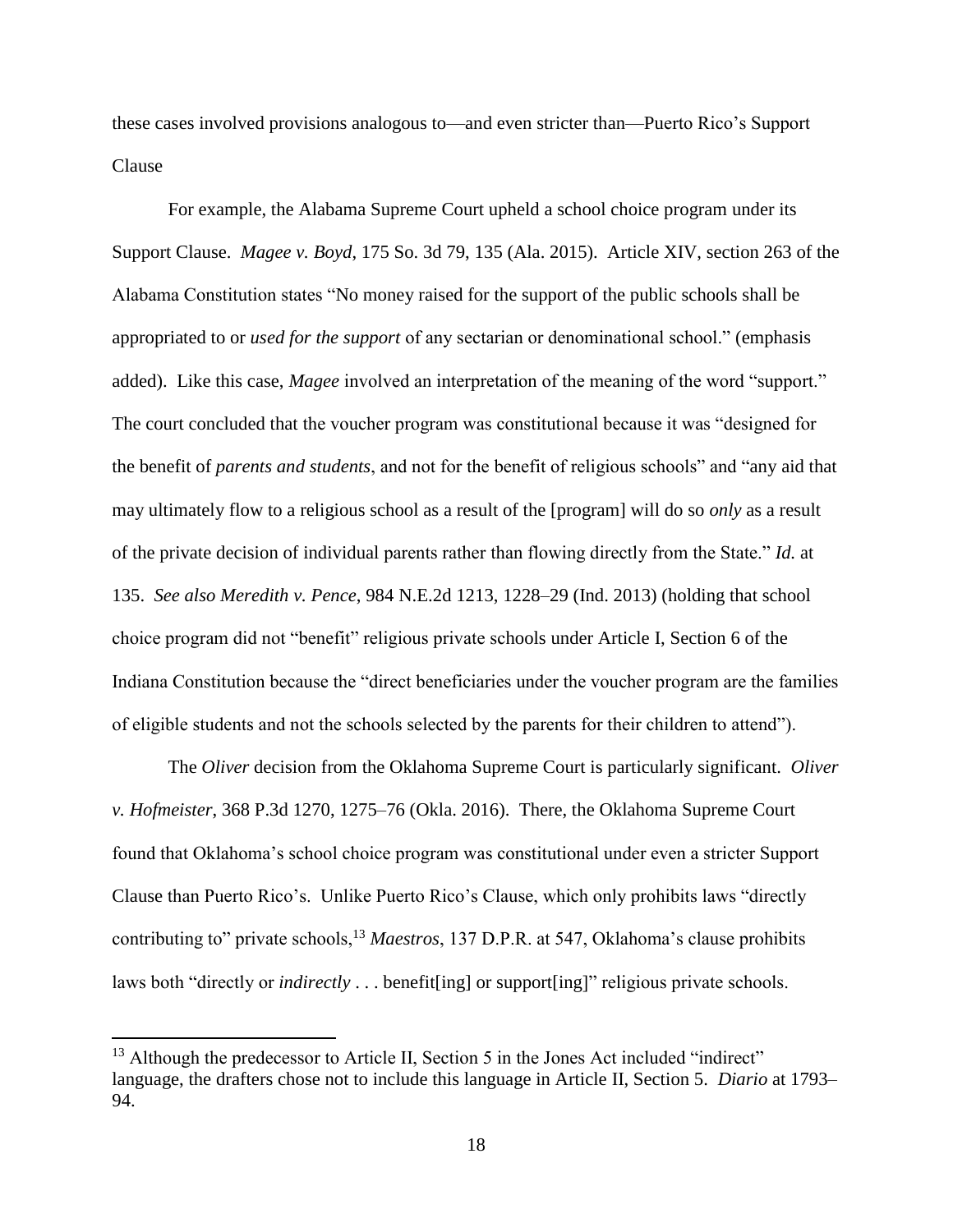Oklahoma Const. Art. II, § 5 (emphasis added). As the Court found, the program did not constitute even indirect benefit to private schools "[b]ecause the *parent* receives and directs the funds," not the schools. *Oliver*, 368 P.3d at 1276.

Four other state supreme courts have used the same reasoning to uphold school choice programs under other state constitutional provisions. *See Simmons-Harris v. Goff*, 711 N.E.2d 203, 211 (Ohio 1999) (upholding school choice program under state Establishment Clause because "[t]he primary beneficiaries of the School Voucher Program are children, not sectarian schools"); *Schwartz v. Lopez*, 382 P.3d 886, 899 (Nev. 2016) (finding school choice program was constitutional under Nevada's religion clause because, *inter alia*, "the funds belong to the parents" and not religious schools); *Hart v. North Carolina*, 774 S.E.2d 281, 292 (N.C. 2015) (upholding school choice program under state's Public Purpose Clause because "the ultimate beneficiary of providing these children additional educational opportunities is our collective citizenry"); *Jackson v. Benson*, 578 N.W.2d 602, 618–21 (Wis. 1998) (upholding school choice program under state Establishment Clause because no aid flows to private schools without the "independent and private choices of aid recipients").

Although some courts have gone the other way, they are in the minority.

### **4. Courts concluding otherwise are in the minority.**

The court below was only able to cite two authorities that coincided with *Maestros*. Op. de Primera Instancia, 18–19 (citing Op. Sec. Just. Haw. Núm. 1 de 7 de febrero de 2003; *Cain v. Horne*, 202 P.3d 1178 (Ariz. 2009)). Neither is persuasive or relevant to Puerto Rico's Support Clause.

The first is an attorney general opinion from Hawaii, which opined that school choice would be unconstitutional under that state's Support Clause. *Véase*: Op. Sec. Just. Haw. Núm. 1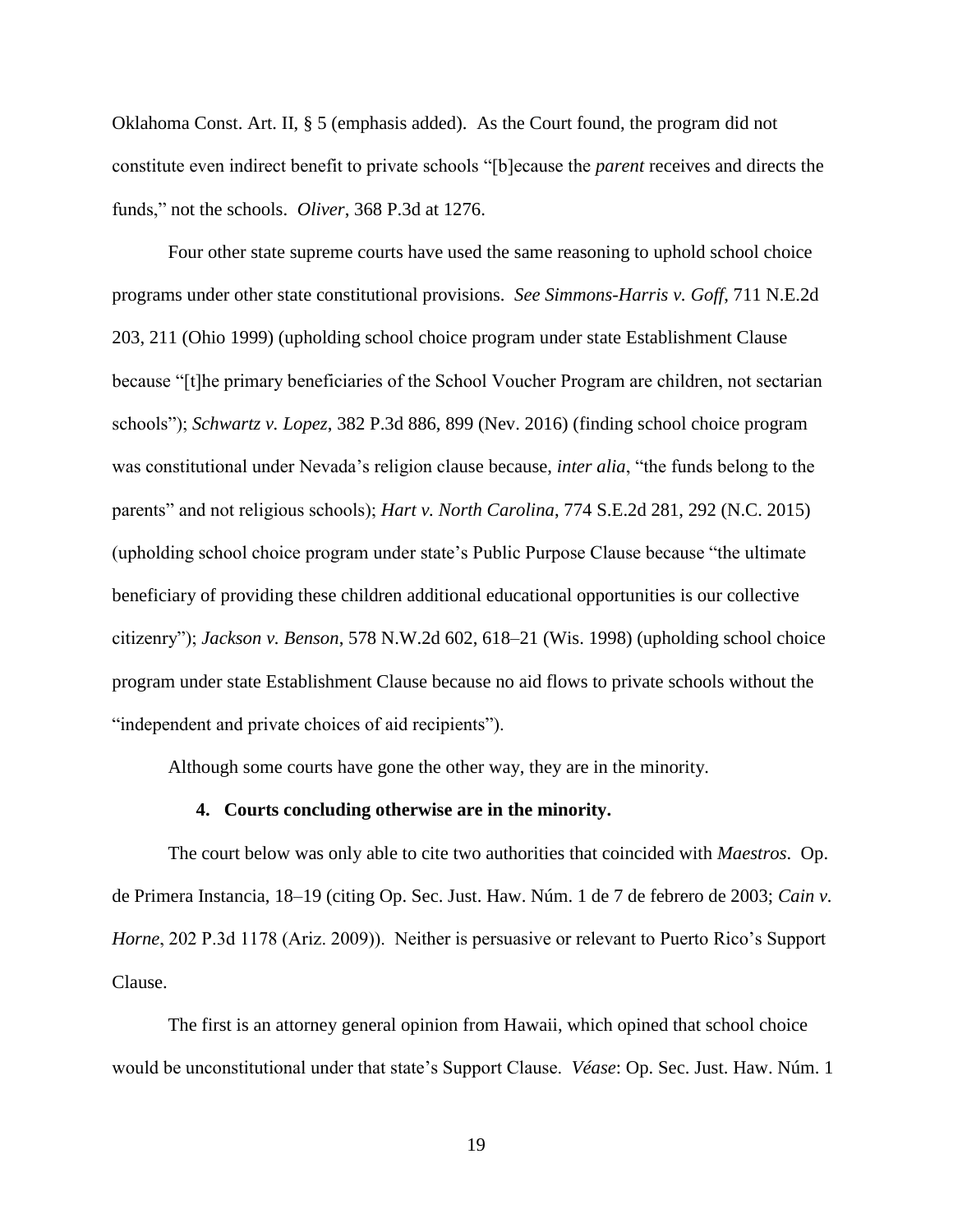de 7 de febrero de 2003, encontrada en http://ag.hawaii.gov/wp-content/uploads/2013/01/03- 01.pdf. The opinion relied on "the only reported case" interpreting the Hawaii Support Clause, *Spears v. Honda*, 449 P.2d 130 (1969), which invalidated a law providing bus transportation for both public and private school students.<sup>14</sup> In doing so, the Court rejected the "child benefit" theory." *Id.* at 8. This theory holds that a program is constitutional if it primarily benefits children, even if it may also benefit private or religious schools. The U.S. Supreme Court relied on this theory when it upheld an almost identical transportation program as the one rejected in *Spears*. *Everson v. Board of Education*, 330 U.S. 1, 18 (1947).

This Court should not follow the Hawaii attorney general opinion and *Spears*. Not only is it unclear if the Hawaii Supreme Court would reaffirm *Spears* today, but the *Spears* case directly contradicted the philosophy of the Puerto Rican delegates, who embraced both *Everson* and the child-benefit theory. *See* Diario at 1817 (Mr. Geigel discussing *Everson*); *id*. 1801, 1803 (delegates embracing "child benefit theory"); *id.* at 1801 (Delegate Trías Monge explaining that the "doctrine developed by the Supreme Court of the United States has been imported here in a precise and clear manner; that is, the doctrine of benefits to children, that the benefit that the State provides to children of school age, does not constitute support"); *id*. at 1803 (Delegate Benitez saying "We are trying to incorporate here [into the Services Clause], as Mr. Trías Monge was saying, the concept of 'child benefit theory' and nothing else"). Thus, to apply *Spears* and the Hawaii attorney general opinion here would directly conflict with the reasoning and intention of the delegates. Indeed, like in *Everson*, the Program here also mainly benefits students.

 $\overline{\phantom{a}}$ 

<sup>14</sup> The trial court below also referenced decisions relied upon in *Spears*, including *Judd v. Board of Education*, 15 N.E.2d 576 (N.Y. 1938), in which the highest New York Court interpreted its No-Aid Clause (Const. Art XI, § 3) to bar transportation for private students. *Judd* was overruled, however, by *Board of Education v. Allen*, 228 N.E.2d 791 (N.Y. 1967), aff'd, 392 U.S. 236 (1968) (upholding textbook loan program for private school students under New York's No-Aid Clause and the federal Establishment Clause).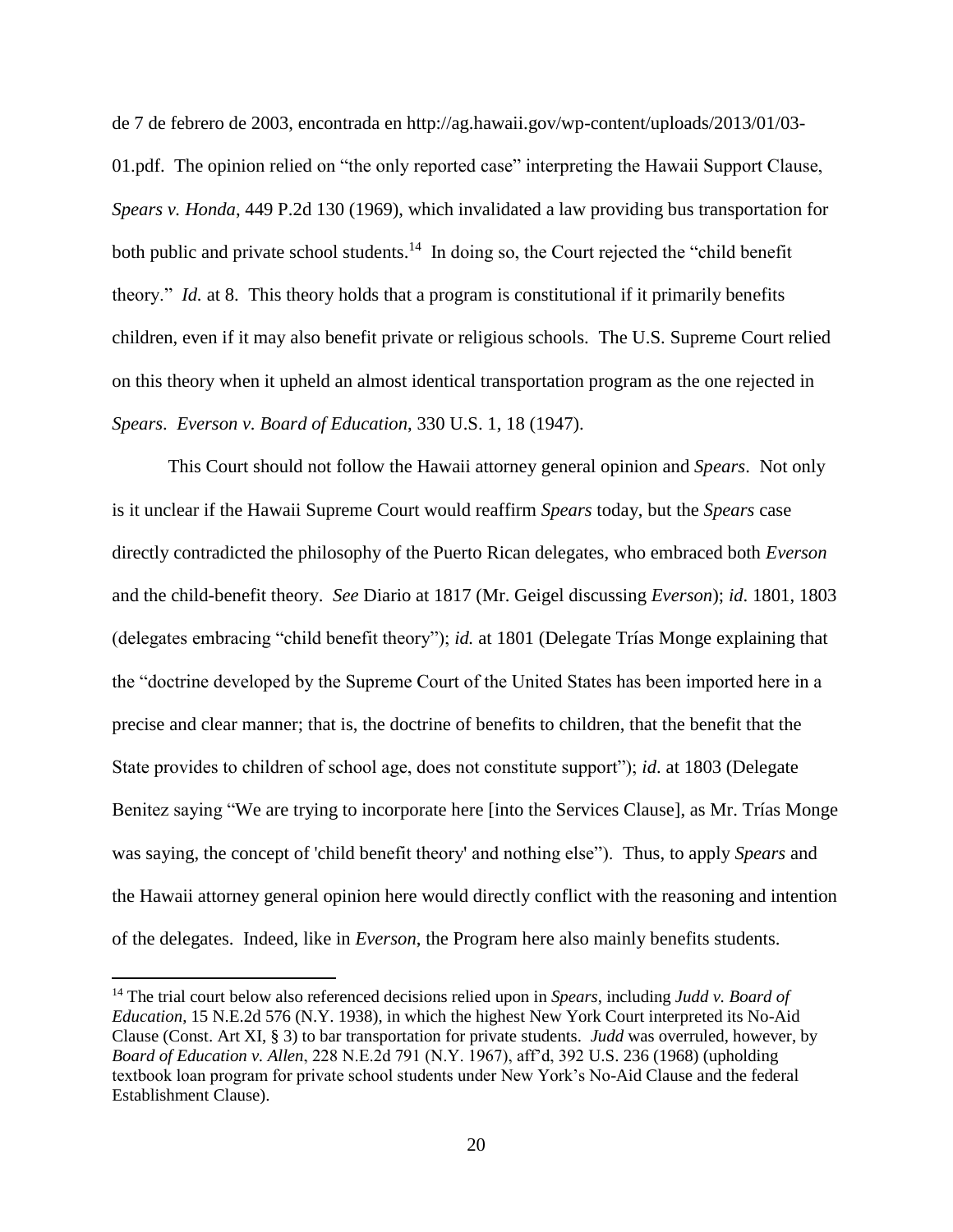*Cain* is also not relevant here. It held that a school choice program that allowed scholarships for children to attend private school was unconstitutional under Arizona's Support Clause. *Cain v. Horne*, 202 P.3d 1178 (Ariz. 2009). Not only is *Cain* an outlier in Support Clause jurisprudence, but the decision has since been substantially limited. In *Niehaus v. Huppenthal*, the Arizona Court of Appeals upheld a state program that provides education savings accounts for children. 310 P.3d 983 (Ariz. App. 2013). Under that program, the state deposits public funds into an account that parents may draw from for eleven educational uses, including for private school tuition and college. *Id.* at 985. The Arizona Court of Appeals held that this was constitutional because the families are the beneficiaries, not the schools, and the parents exercise choice in how to use the funds so that no public money is preordained for private schools. *Id.* at 986-89. Because the Program here can be used to attend private school, public school, or university, it is more like the program in *Niehaus* than in *Cain*.

As a result, there is little authority supporting *Maestros* and the trial court's conclusion that the Program is unconstitutional. The consensus is clear: School choice programs support families, not schools. Indeed, after the *Zelman* decision, it has been rare for a school choice case to be invalidated on constitutional grounds. In fact, last year, the U.S. Supreme Court went a step further and implied that limiting school choice may itself be *unconstitutional.* 

# **D. The U.S. Supreme Court Has Implied that Limiting School Choice Is Unconstitutional***.*

In *Trinity Lutheran Church of Columbia, Inc. v. Comer*, 137 S. Ct. 2012 (2017), the Court strongly implied it would be *unconstitutional* to limit school choice. That case involved Missouri's practice of excluding religious groups from receiving certain public grants, under that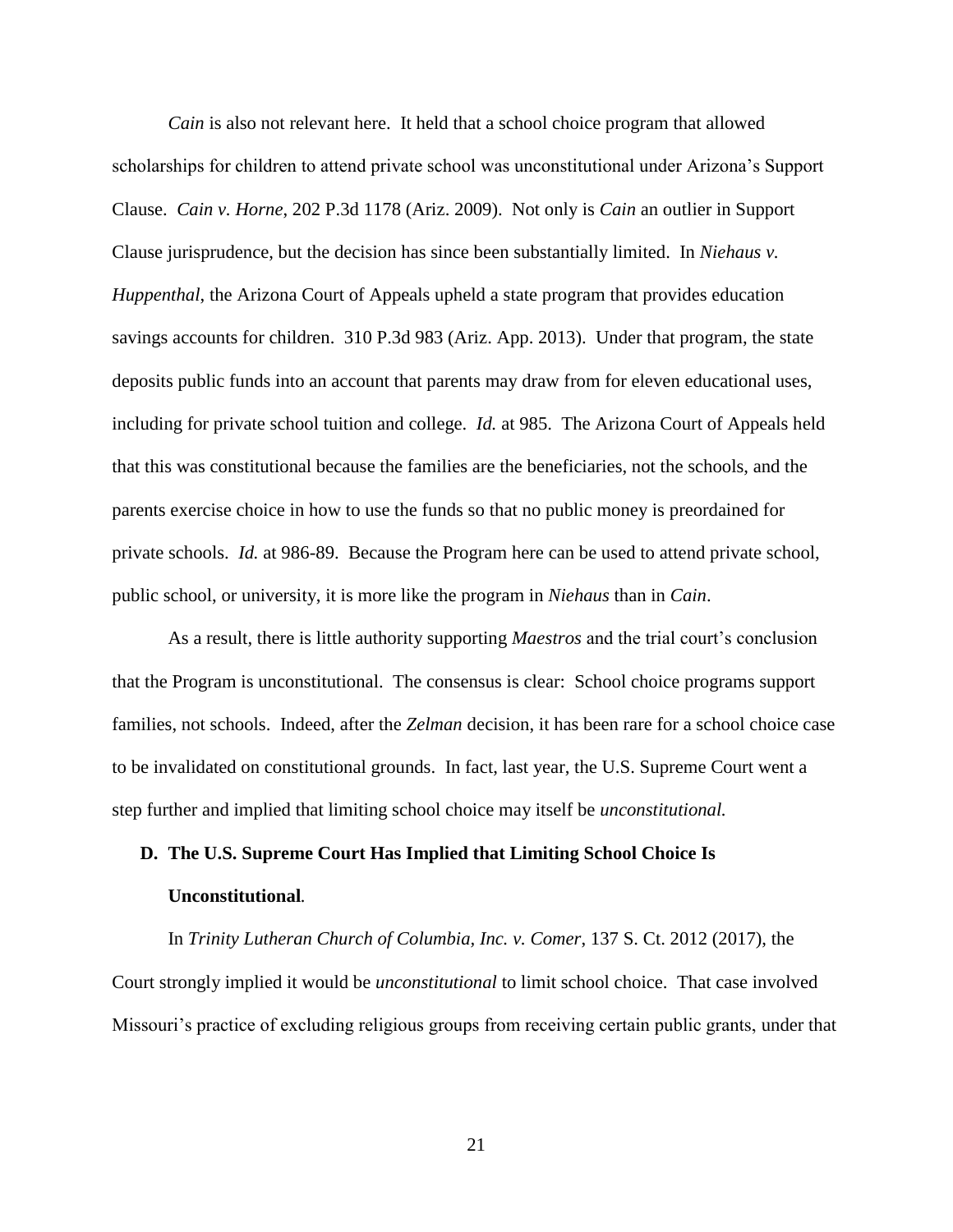state's Support Clause.<sup>15</sup> The plaintiff was a religious school that challenged the practice under the Free Exercise Clause. The Supreme Court sided with the school, finding the exclusion impeded religious freedom. As the Court said, the exclusion forced potential applicants to "choose between their religious beliefs and receiving a government benefit." *Id.* at 2023.

*Trinity Lutheran* strongly suggests that state support clauses cannot be used to limit school choice programs. In fact, the day following its *Trinity Lutheran* decision, the U.S. Supreme Court granted certiorari and vacated the Colorado Supreme Court's decision in *Taxpayers for Public Education v. Douglas County School District*, 351 P.3d 461 (2015), in which the Colorado Supreme Court had invalidated a voucher program under Colorado's Support Clause. The U.S. Supreme Court remanded the case to the Colorado Supreme Court "for further consideration in light of *Trinity Lutheran*." 137 S. Ct. at 2327 (June 27, 2017).<sup>16</sup> Such a "grant, vacate, and remand" (or "GVR") order is appropriate when the U.S. Supreme Court believes there is "a reasonable probability" that the lower court would resolve the case differently "if given the opportunity for further consideration" in light of intervening U.S. Supreme Court precedent—namely, *Trinity Lutheran*'s ruling that Missouri's application of its Support Clause to exclude religious schools violated the Free Exercise Clause.

Here, although Puerto Rico's Support Clause applies to both religious and nonreligious schools, this Court has recognized that the Clause was motivated in large part by religious concerns. *Maestros*, 137 D.P.R. at 539 ("The history of the Constitutional Convention shows that one of the aims of this constitutional provision was to avoid the use of public funds to support parochial private schools.").

l

<sup>&</sup>lt;sup>15</sup> Article I, section 7 of the Missouri Constitution provides that "no money shall ever be taken from the public treasury, directly or indirectly, in aid of any church, sect or denomination of religion."

<sup>&</sup>lt;sup>16</sup> The case was never decided on remand, as it later became moot.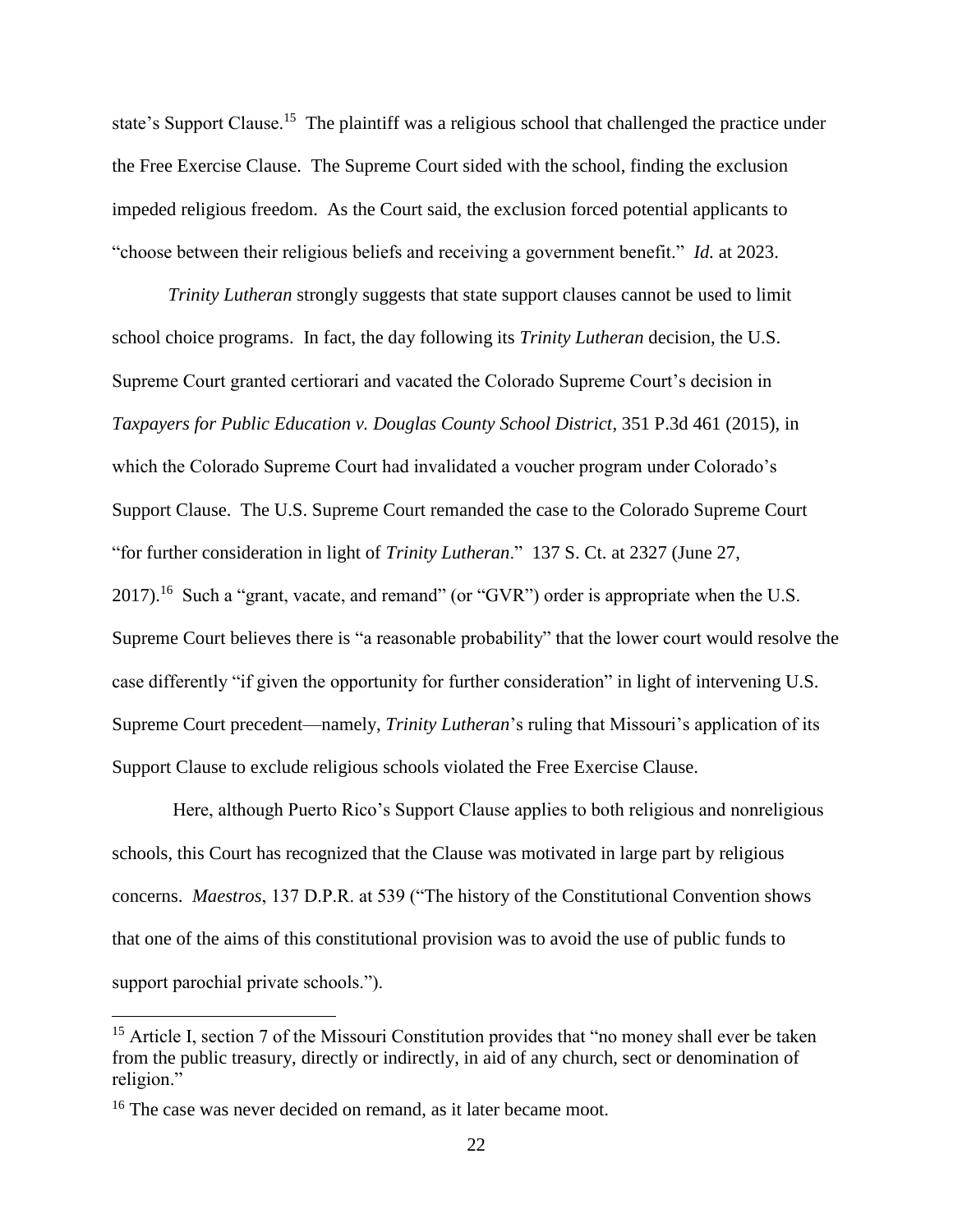Thus, for families like some of the Parents who wish to send their children to religious schools, this case raises the same Free Exercise concerns as *Trinity Lutheran*. This Court can avoid these concerns, however, by overturning *Maestros* and upholding the Program. As discussed above, doing so would be consistent with the Support Clause. Doing so would also help provide thousands of children with a better future.

### **E. Puerto Rico's Education System is in Crisis.**

There is a final reason that this Court should overturn *Maestros*: Puerto Rico is a very different place than it was in 1994. Many residents now struggle to survive, let alone thrive, and the education system is in complete crisis. These changed circumstances show that even if a school choice program could have once been interpreted as supporting schools, such a program would now support needy families.

Courts have long recognized that changed factual circumstances can require reconsideration of constitutional conclusions. That is because constitutional conclusions are often based on certain factual premises, and if those change, so can the conclusion. *See United States v. Carolene Prods. Co.*, 304 U.S. 144, 153 (1938) ("[T]he constitutionality of a statute predicated upon the existence of a particular state of facts may be challenged by showing to the court that those facts have ceased to exist."). Indeed, over thirty years after the U.S. Supreme Court upheld the statute at issue in *Carolene Products*, a federal district court invalidated the very same law because of market changes that no longer supported the rationality of the law. *Milnot Co. v. Richardson*, 350 F. Supp. 221, 224 (N.D. Ill. 1972).

This is relatively common across many different areas of law, as "[c]urrent burdens demand contemporary evidence." *Edwards v. District of Columbia*, 755 F.3d 996, 1003-04 (D.C. Cir. 2014) (refusing to rely on decades-old evidence in determining whether a tour-guide